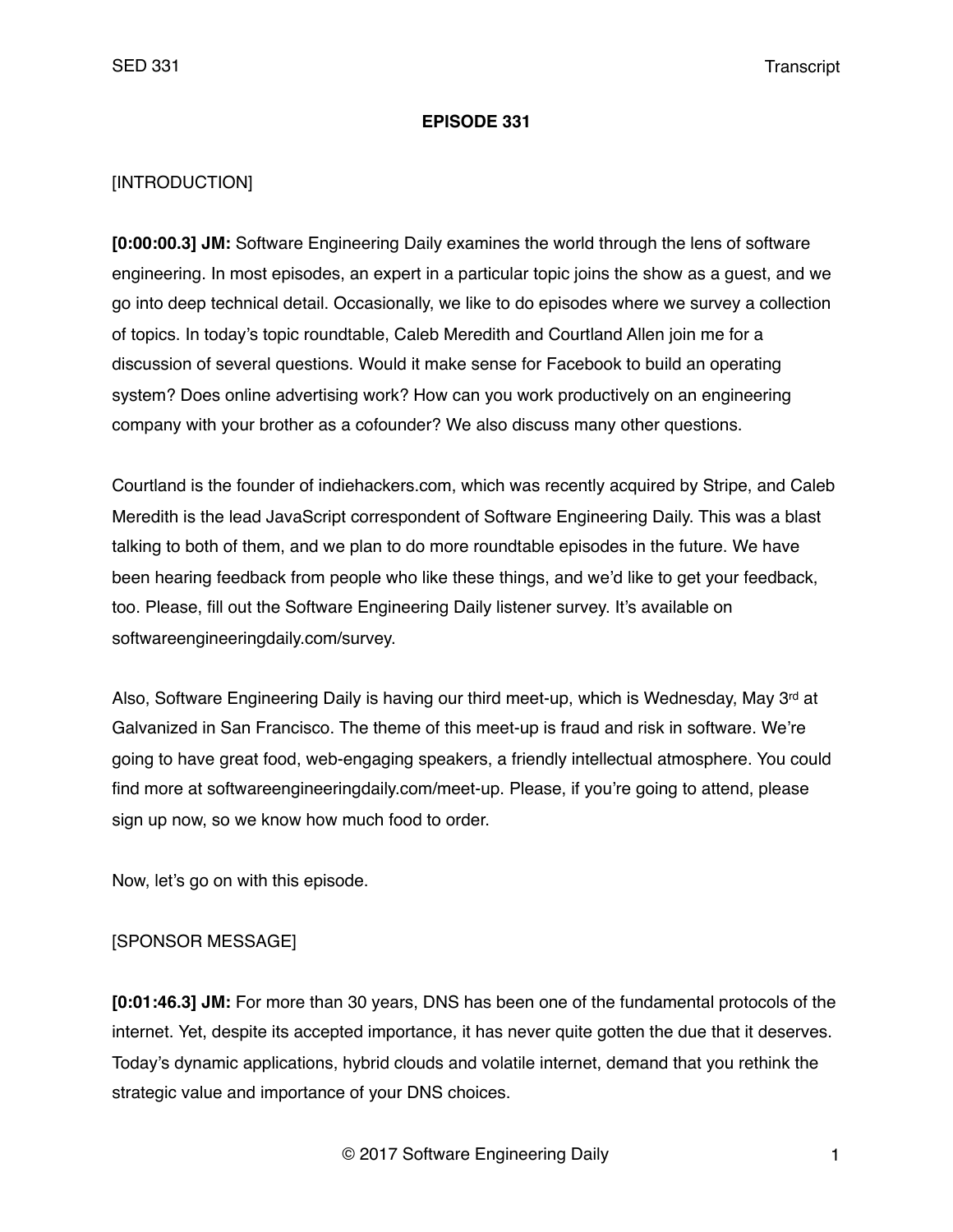Oracle Dyn provides DNS that is as dynamic and intelligent as your applications. Dyn DNS gets your users to the right cloud service, the right CDN, or the right datacenter using intelligent response to steer traffic based on business policies as well as real time internet conditions, like the security and the performance of the network path.

Dyn maps all internet pathways every 24 seconds via more than 500 million traceroutes. This is the equivalent of seven light years of distance, or 1.7 billion times around the circumference of the earth. With over 10 years of experience supporting the likes of Netflix, Twitter, Zappos, Etsy, and Salesforce, Dyn can scale to meet the demand of the largest web applications.

Get started with a free 30-day trial for your application by going to dyn.com/sedaily. After the free trial, Dyn's developer plans start at just \$7 a month for world-class DNS. Rethink DNS, go to dyn.com/sedaily to learn more and get your free trial of Dyn DNS.

# [INTERVIEW]

**[0:03:45.7] JM:** Courtland Allen runs Indie Hackers, and Caleb Meredith is a lead JavaScript correspondent with Software Engineering Daily. Guys, welcome to Software Engineering Daily.

**[0:03:54.9] CA:** Thank you.

**[0:03:55.7] CM:** Thanks for having us.

**[0:03:56.8] JM:** Today, we're going to be doing a topic Roundtable. We're going to have a host of things that we're talking about. There'll be a bit of a free willing conversation, and we're going to touch on various themes in computer science, themes in the news today, themes in software engineering and business. I've got a bunch of stuff, but let's start with Facebook.

Caleb, you recently did a show about the Future of React Native. You also did a show recently about Web Assembly. There is a lot of exciting changes going on in terms of the web. When you have fundamental technological shifts like this, it creates opportunities for market disruption.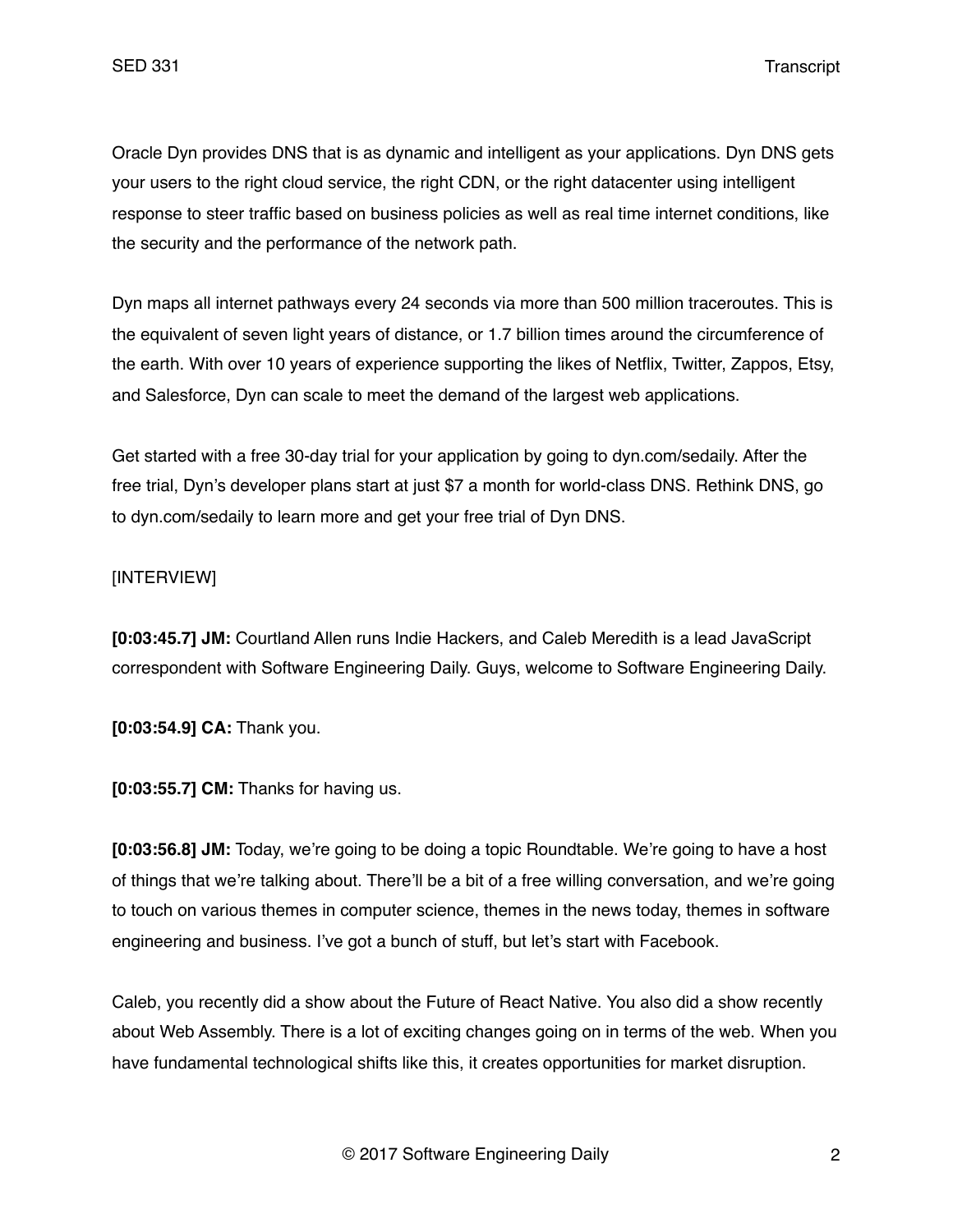The market disruption that I think of Facebook as being most well-poised to attack right now is perhaps the mobile operating system market.

If Facebook wanted to build a mobile operating system today, what would the text stack for that mobile operating system be?

**[0:05:01.3] CM:** You were the first one to introduce this idea of a Facebook operating system to me. Of course, as a regular user of React and React Native, this idea is incredibly attractive. Facebook is working up and down the entire stack. At the lowest level, you'd probably have something like a C++ write where you could run or a V8, or a JavaScript engine to then run React Native on top.

You might sneak in some OCaml, or reasons thought that they have been working in there to get some more native performance in nicer APIs. On top of that, you'd have React Native, you'd have React, maybe, sprinkle in some GraphQL, then basically, merge all of Facebook's opensource technical properties to create an operating system, which would be incredibly fun to develop and especially for the community they've built.

**[0:05:46.5] JM:** Do you think it would be Linux-based?

**[0:05:48.0] CM:** I'm not sure about that. It definitely could be, but Facebook has enough engineers where if they wanted to do something that was custom and unique, they definitely could.

**[0:05:56.0] JM:** Which is, I think, what Google is doing. I think Google is building an operating system from scratch.

**[0:06:00.6] CM:** Mm-hmm, yeah.

**[0:06:01.6] JM:** I don't know if you guys have seen that. I can't remember what the name of it is. Courtland, from a business point of view, would the ROI of making a smart phone from Facebook's point of view, would that make sense today?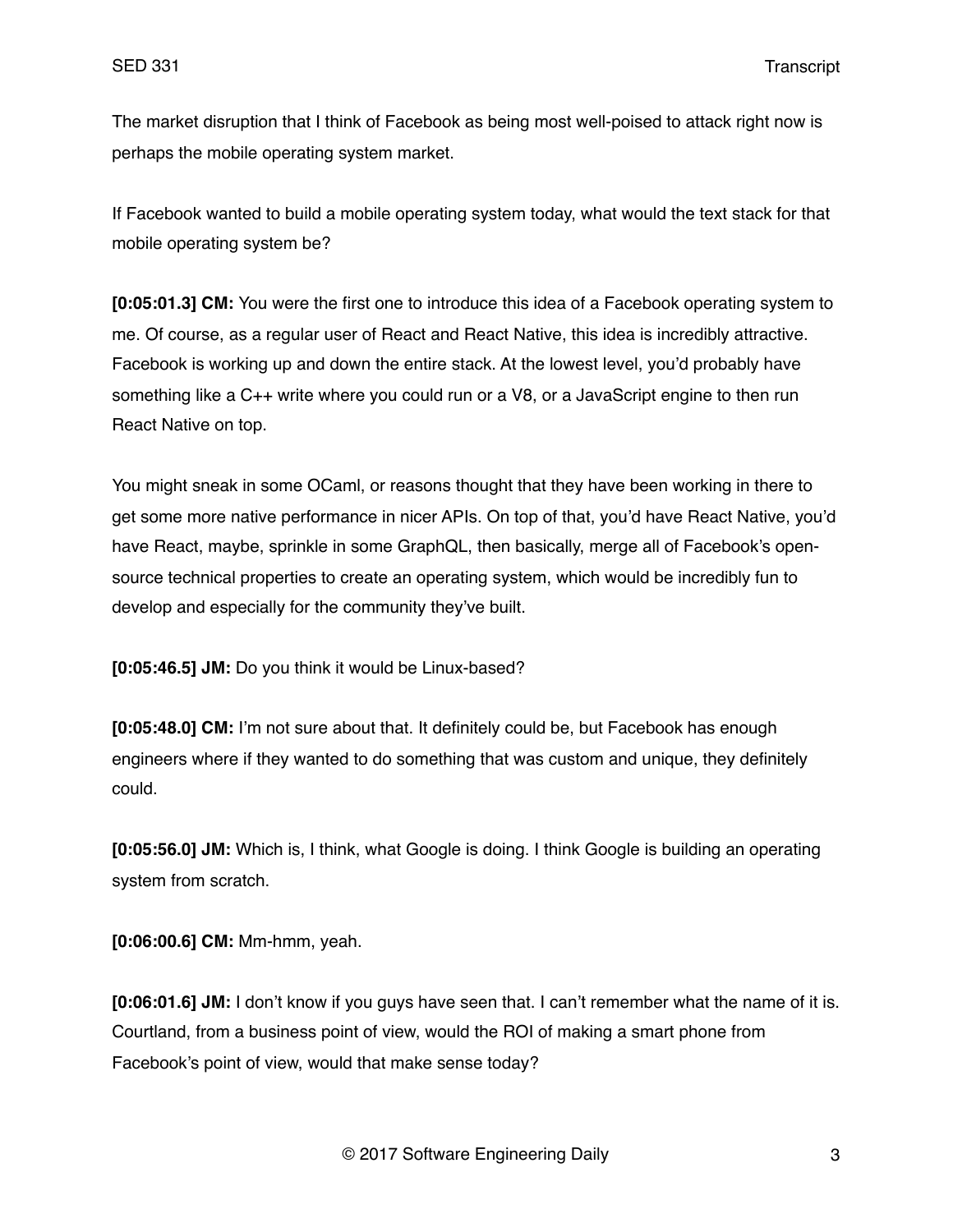**[0:06:14.9] CA:** Yeah, that's a good question. I feel like, from my perspective, I have very little expertise to bring to this answer, so I'm just completely guessing. I think the mobile space is obviously extremely lucrative. You could be successful there. If you can't make a dent, then I don't think it's worth the resources.

For a company like Facebook who's got so much to spend, they might as well try. They probably aren't going to lose very much. Based on the text stack that Caleb just described, I know that I personally would love to develop for a JavaScript-based operating system.

**[0:06:48.6] JM:** That's part of the appeal to me, is you've got disenfranchised developers in the Apple ecosystem and in the android ecosystem. I feel the downside is really kept. You look at Amazon with the Fire Phone. Was it a really a waste? They spend a billion dollars. They get a better understanding of the hardware supply chain. There was probably some synergies with the Echo team. The Echo had not been released at that time, so it probably accelerated the development of Echo, which has obviously become a smash hit. It seems like there is almost no downside to this.

**[0:07:25.4] CM:** A billion dollars is a downside; and the brand, the brand impact, and the brand equity you lose.

**[0:07:31.8] JM:** Sure. Maybe, you lose a little brand equity, but it seems like people trust the Echo just fine. If we said, "Okay, Amazon spent a billion dollars to accelerate the development of Eco by a miniscule amount," I think it's pretty easy to see that the Eco ecosystem is multibillion dollar industry. If we think of that one billion dollars is a write-off towards development of the Echo, pretty good investment.

**[0:07:31.8] CM:** Yeah.

**[0:08:05.1] JM:** Anyway. Okay. Let's talk about alternatives. Facebook, obviously, is getting into hardware. I don't know if you guys saw the article recently that talked about building eight at Facebook, but it's their super-secret labs. It's like a Facebook equivalent of Google X, and they're working on hardware, they're working on ecommerce stuff.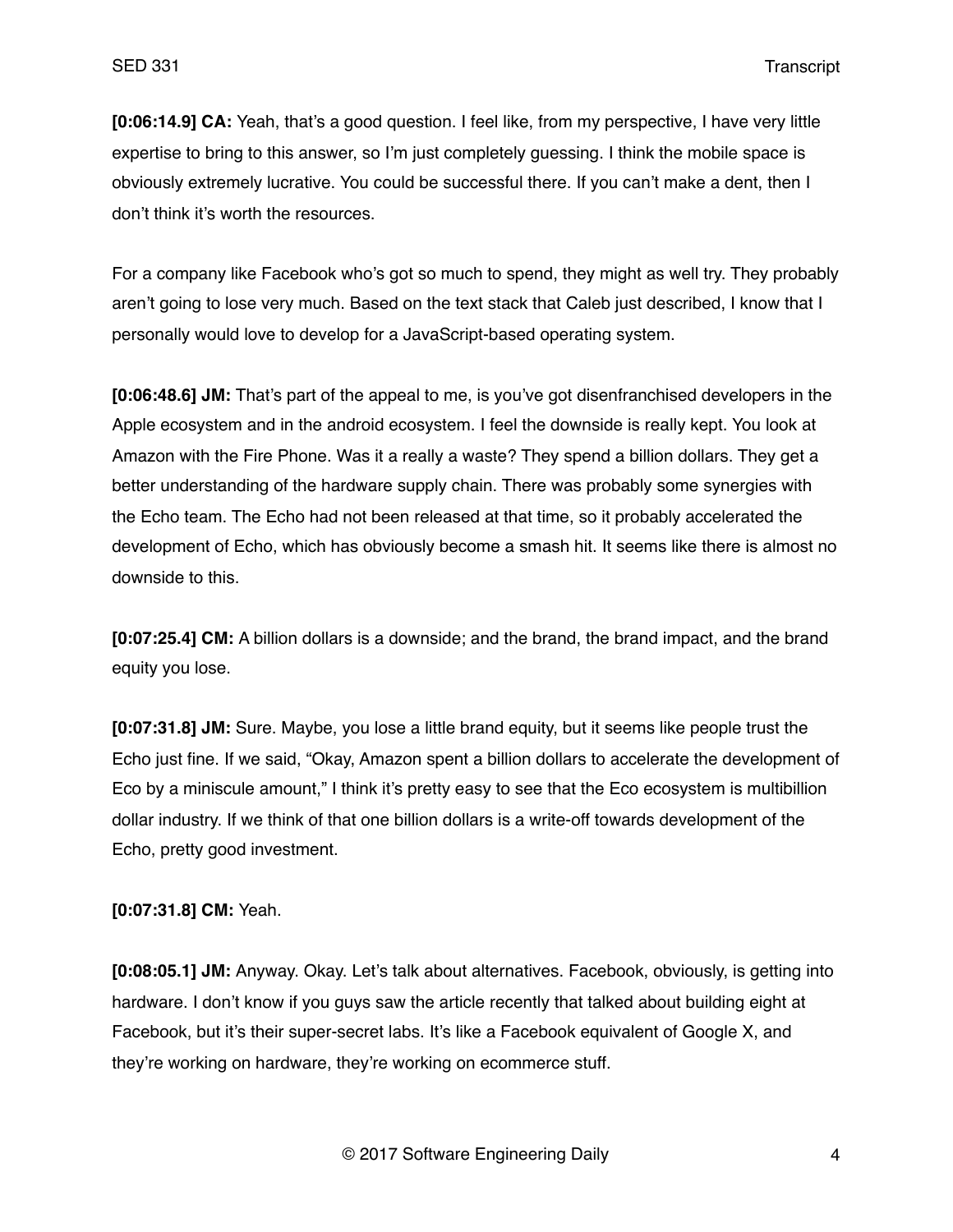It's clear that Facebook is going to get into hardware. Why wouldn't they? Of course, the lesson from Apple is there is something to be said for last mover advantage. Maybe, Facebook is waiting for somebody else to release the first augmented reality product, and then Facebook can wait a little bit and release something that's incrementally better. The first person who comes out with augmented reality looks like a fool, they look like an over-aggressive first mover, and Facebook gets to look like, in comparison, a shining example.

What are the pros and cons for Facebook? I feel like augmented reality is something that's there. Everybody's got their little augmented reality stuff in the lab somewhere. They could release it aggressively, or they could wait a bit. What are the pros and cons of being the first mover in the augmented reality space?

**[0:09:15.2] CA:** I think there're a lot of lessons to be learned from bigger companies hyping up a product and launching it to underwhelming response. Google Glass comes to mind, where there's a lot of hyper on Google Glass and to a degree that it's hard to be a bigger company and to invest a massive amount of resources into a product and not hype it up.

You either go all or nothing. You would believe in it, or you don't believe in it, which I don't think you have to take that route, but a lot of companies do. I think probably better to not be the first to be really augmented in reality space, because there hasn't ever been, to my knowledge, a popular augmented reality product.

**[0:09:50.1] JM:** Snap Spectacles?

**[0:09:52.9] CA:** How well are those doing?

**[0:09:54.3] CM:** Yeah, that's more like a hardware product, too. The real augmented reality Snapchat stuff, the filter is more so than Spectacles. I'd say getting the first move or advantage in AR would be super valuable for Facebook. How far off do you think the tech companies are from really releasing an AR product?

**[0:10:10.9] JM:** It's so hard to tell. There's some stuff going on and magically — I don't know. It's so hard to tell.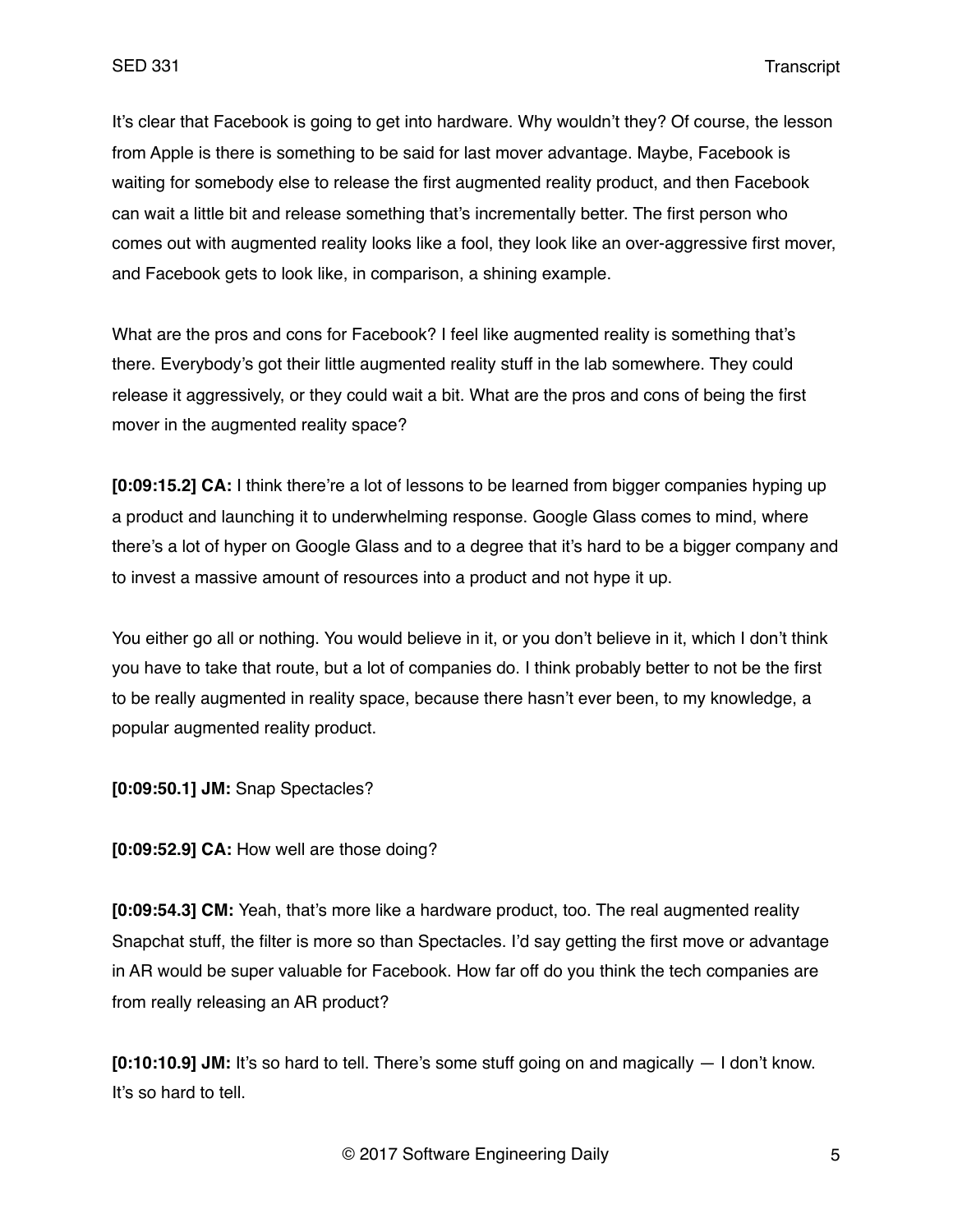**[0:10:17.7] CM:** Out of all of them, I feel like Facebook and Google are the two with the biggest advantage, because Google has the Google Glass, and then Facebook has a lot of money and the social network. The data Facebook brings to the table from facebook.com, and you can walk around and pop up over everyone's sends either account. That's super valuable.

**[0:10:38.0] JM:** Certainly. I think this is the mistake people make in counting out Apple. People always say, "Apple's got all these cash. Where are they investing it in?" They're investing it in augmented reality. They're just not talking about it.

**[0:10:49.6] CM:** Yeah, but I can totally see Apple wanting to take the last move or step. Whatever they build, they're going to take forever to build.

**[0:10:57.5] JM:** It's what they did with the iPhone.

**[0:10:58.8] CM:** In the meantime, Facebook could come out, drop their AR product, capture market, and then maybe Apple comes along after that.

**[0:11:06.9] CA:** I'm not so sure that the first move or advantage will allow them to have any permanent market capture though if you have a product that's really not that good. There's a tricky balance there. If you're really trying to build a motor on your products, you need some proprietary tech advantage or some network effects, which obviously, Facebook is well-poised to have.

If the product isn't there, and people don't like it that much — Take a look at the Oculus, which is not augmented reality, but how many people are using an Oculus? How many people do you know who have an Oculus? What's to stop? The VR explosion hasn't happened yet to the degree where any company can get enough market share to say that they've got a foot hold that someone else can't later catch up and surpass them with a totally new product that's just better. I think it's similar to mobile phones.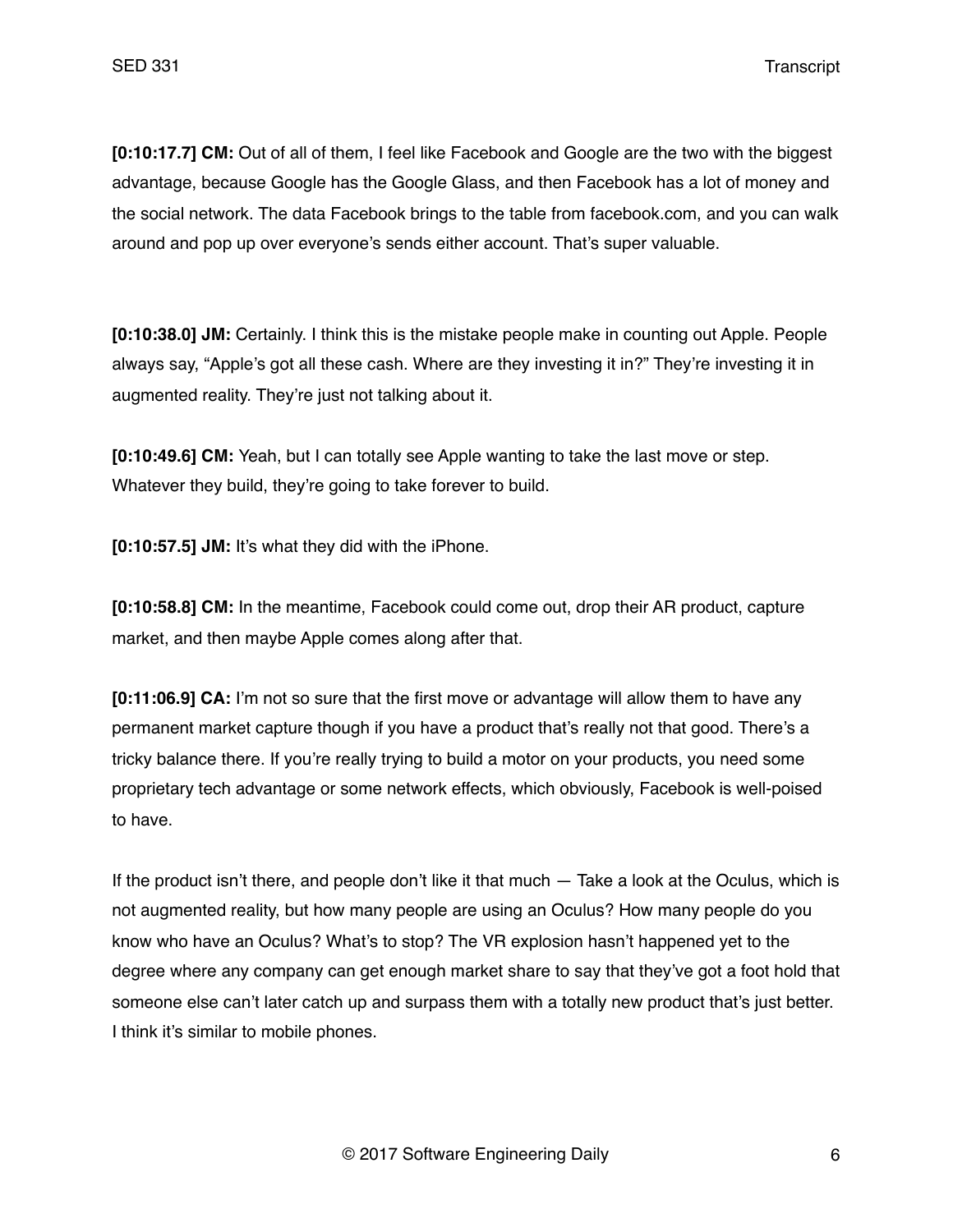**[0:11:51.0] CM:** Why do people stay on Facebook? Theoretically, it's possible to take React and all of the open-source Facebook's building and build a "Facebook clone". People stay on Facebook because all their data is there and all their friends are there. If Facebook can have a really tight integration with their data and their AR product, even if the AR product is sub-optimal, then people are still locked in to the data there and to the experience they have, thanks to that data.

Would you think that maybe Facebook would be super quick to build the AR app for the Apple AR product?

**[0:12:24.0] CA:** I think usually that makes a lot of sense. I think Facebook's primary advantage is their data and the social network, obviously, of people, that it's just hard to dismantle or to build some competing product, but the question remains to be seen whether or not they use this for augmented reality will center around your personal data, and whether or not it would be a software solution as much as it is a hardware solution.

It's quite possible that we'll see 5 or 10 years everybody building augmented reality solutions, and ultimately, none of them will win. It will be a software play that wins. I think Facebook is well-poised to win that, but that doesn't necessarily count on them having a first move or advantage.

**[0:13:04.1] CM:** For fun, what do you think the big app for AR is going to be? Off the top of my head, I think being able to see people's LinkedIn profiles in AR would be pretty cool.

**[0:13:13.9] CA:** That would be cool. I think there might be a little bit of public backlash though. You think about Google Glass. It's okay, "Why did people not like Google Glass?" It was a little bit sketchy. It was a little bit, you don't know exactly what this person is doing. Are they recording you? Are they taking photos of you, and once it gets you to a further step, can people see you LinkedIn profiles and you're personal data just by looking at you and identify on the street? I think it was a whole social aspect of that where we could look at movies and we could see what's cool, but I don't think people would really stand for that.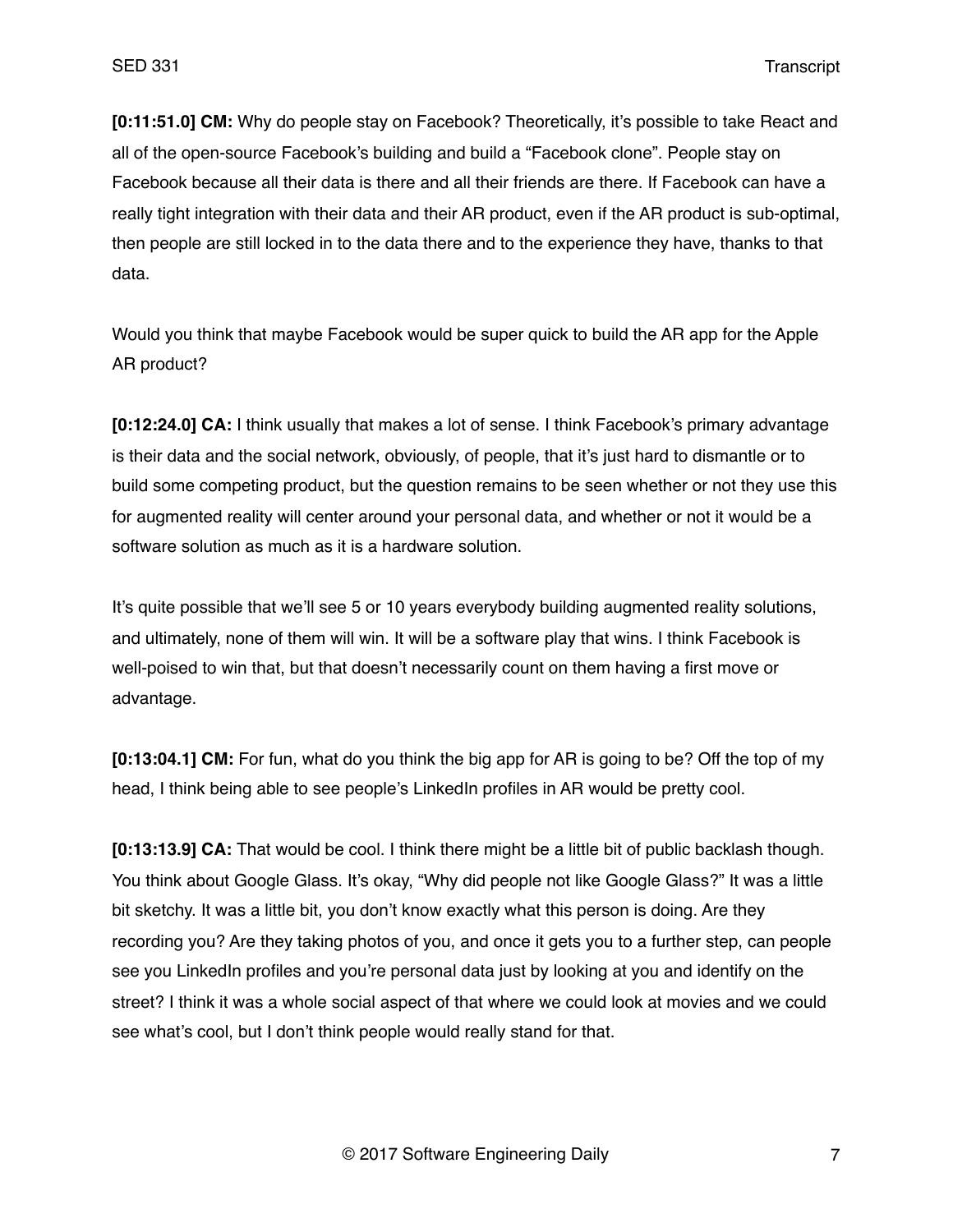**[0:13:41.4] CM:** How interesting would it be? Just kind of imagine a world where if you see someone famous on the street, you know you got to go up and take a picture. How interesting would it be if you see someone you never seen before on the street, but their Twitter bubble pops up and they say they have 10,000 followers, what do you do at that point? That would be incredibly interesting how many Twitter followers does someone have over their head.

**[0:14:03.2] JM:** So I think the big utility of augmented reality — Caleb, you talked about what's killer app. I think the killer app is getting us to look up from our smartphone, because of all the time where  $-$  We're currently in this mode of operating where you're having a conversation with somebody and you're contact switching between reality and your phone. That sucks. It also makes sense to a point. You guys know I'm not allergic to technology, and I'm willing to be in an intimate conversation with somebody and then say, "Hey, I just remembered there's this this article that will be really relevant to what we're talking about right now. Hold on one second while I look it up."

That sucks. It's a contact switch. It's often worth to keep the conversation going. You guys are both intellectuals and you want a conversation that's rooted in the facts, and sometimes if you're having a conversation with somebody, you can't remember the facts about something. You pause to look it up. It would be — I think introducing more facts and information and integrating the raw well-structured information of the internet with the organic conversations that we're having day-to-day, I see that as wonderful, but it's going to take a mindset shift.

Courtland, to what you said about virtual reality, why don't people use virtual reality? I don't know if you guys have tried virtual reality. It makes me uncomfortable how engaging and addictive it is. It's just like I don't know if I'm ready for this. It's almost like you're in college and you take a hit of some drug and you're like, "Okay. That's the last time I'd try that for a while. I'm going to wait until we either have the pharmaceutical version of this, that I know is a little better tested." I'm just like, "I don't want —"

I've remember hearing about this with Google Glass, there was some dude who got admitted to a psychiatric institution, because he had overused Google Glass and he was like — Even when he wasn't wearing the Google Glass, he was swiping in front of his face. I don't want to develop those kind of tendencies.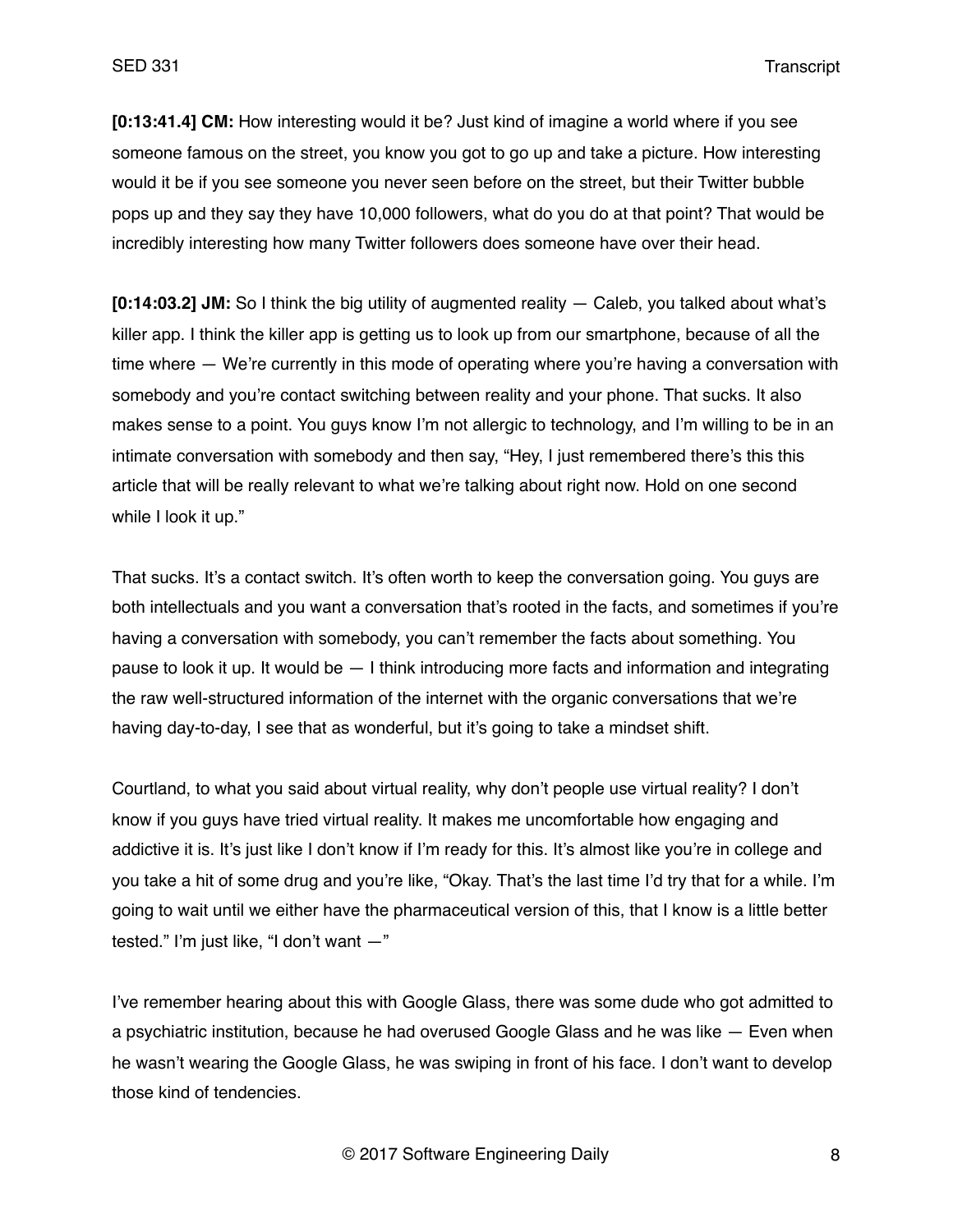**[0:16:06.0] CM:** Yeah. I can imagine a Google auto complete while you're talking. You're searching forward and Google tells what that is. How awkward would it be if you're in a conversation, we're sitting down, and it's like, "Oh! I read this really great article. Wait one second." You keep eye contact the entire time while you kind of like move your hand up and down trying to scroll or search through it with your mind or something. To me, that's even more awkward than pulling out your phone an maybe typing for a couple of seconds.

**[0:16:31.0] CA:** Did you guys see that move Her, where essentially everybody have a smartphone in their pocket with the camera facing out and just an earpiece end. It's not like some sort of thing obstructing their face and it could do what you were saying and get live information from the internet about any topic they're talking about. I thought that user interface is super cool, and that lends itself more to what you see with Google Home, or Amazon Echo, where it's how do you develop a voice controlled user interface that's totally hands off.

Yeah, I get the point as well, that it might be awkward to maintain eye contact while talking to your computer.

## **[0:17:02.9] CM:** Yeah.

**[0:17:03.3] JM:** Well, Courtland, that's a great point, because that's probably going to be a product that comes out before augmented reality.

**[0:17:10.2] CA:** I would assume so.

**[0:17:10.6] CM:** Yeah. Do you think we have to worry about noise pollution in that world? In the Alexa world?

## [SPONSOR MESSAGE]

**[0:17:23.3] JM:** Dice.com will help you accelerate your tech career. Whether you're actively looking for a job or need insights to grow in your current role. Dice has the resources that you need. Dice's mobile app is the fastest and easiest way to get ahead. Search thousands of jobs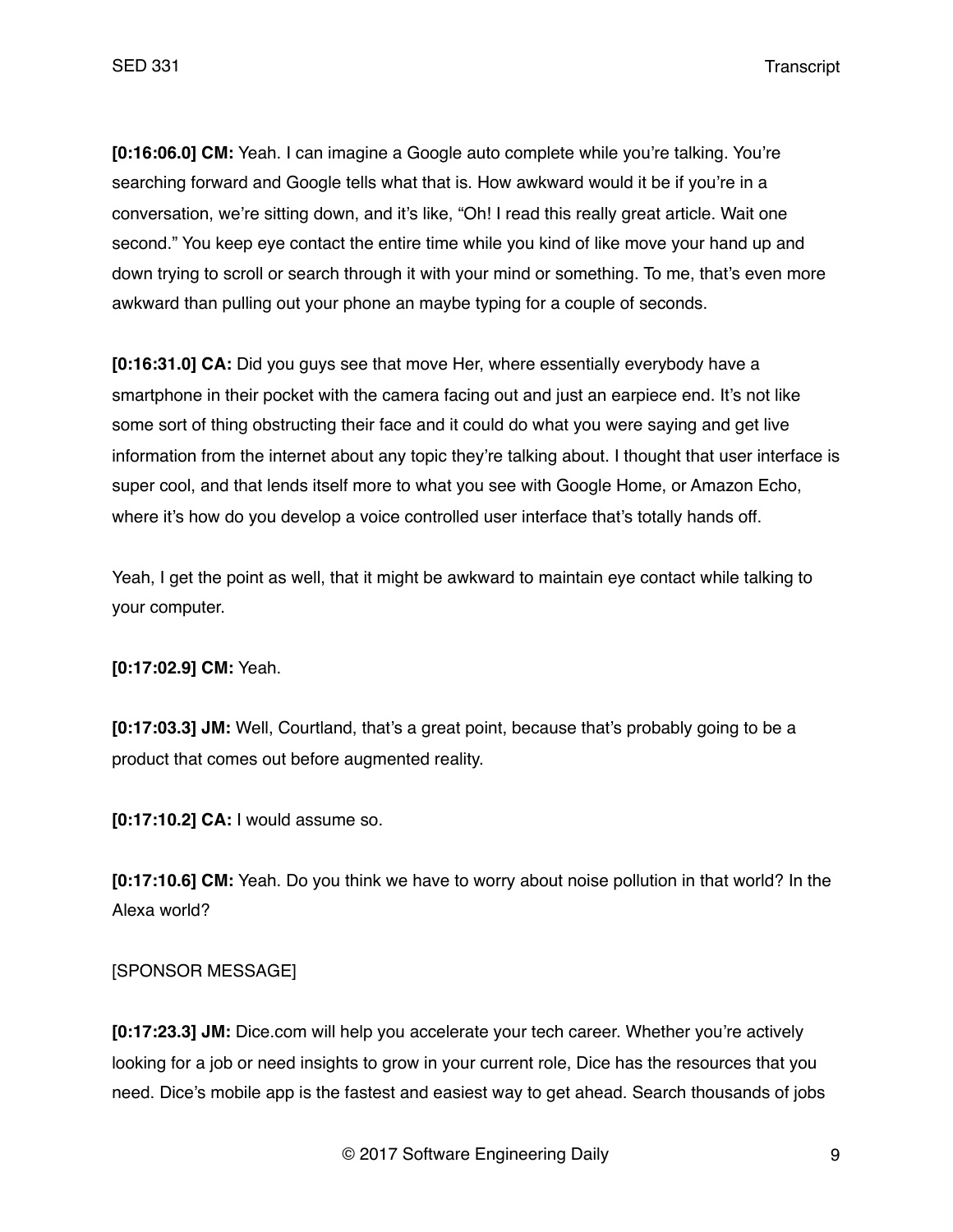from top companies. Discover your market value based on your unique skill set. Uncover new opportunities with Dice's new career-pathing tool, which can give you insights about the best types of roles to transition to.

Dice will even suggest the new skills that you'll need to make the move. Manage your tech career and download the Dice Careers App on Android or iOS today. To check out the Dice website and support Software Engineering Daily, go to dice.com/sedaily. You can find information about the Dice Careers App on dice.com/sedaily and you'll support Software Engineering Daily.

Thanks to Dice for being a loyal sponsor of Software Engineering Daily. If you want to find out more about Dice Careers, go to dice.com/sedaily.

# [INTERVIEW CONTINUED]

**[0:18:42.8] JM:** Oh, of course. That's like case in point for why nobody is going to be want to be first mover, because Apple — Let's say Apple is like, "Oh! We got our AirPods going. We got some users on AidPods. Now, let's do Siri version of her." If Apple says, "Hey, we've been secretly working on a different version of Siri, it's a million times better. That's why we didn't acquire Viv. We've got something brand new, and we're releasing it." Then, they release it. The UX, the actual UX is like, "Oh, I'm talking to somebody and all of a sudden Siri 2.0 interrupts me." I have to say to the person I'm having a conversation with, "Oh, hold on. My AirPod's interrupted me while you were saying that, and I couldn't hear either of you at that time." That's why Google and Alexa both do not do voice push notifications.

**[0:19:33.8] CA:** Right. That seems to me like a user interface issue that could potentially be solved with some cloud resolution that allows you to just mute the thing at the appropriate times. We're also heading into the territory where we're just augmenting communication abilities to such a degree. If you could walk around with a little earpiece in that could give you the information that you need at the right time with very little input from you, then you essentially — The internet is now part of your brain in a way that it's not when you've got a smartphone.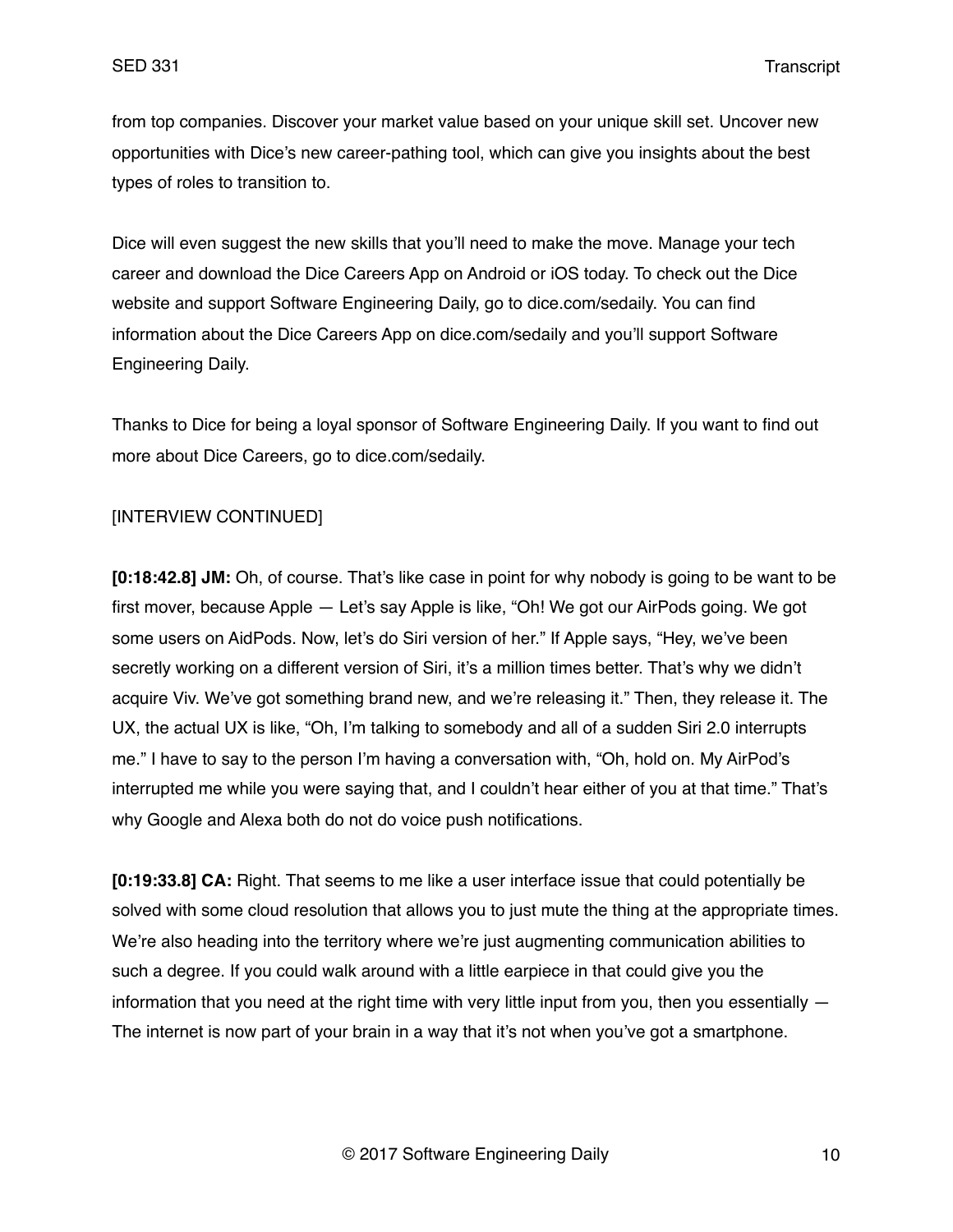I got a Google Glass. I think it's the Explorer Edition. I got it before it was no longer cool. Just to your point, Jeff, about the guy who was addicted to it. Just the ease of being able to move my hand up to my face and get some information very quickly, versus pulling out my smartphone. It seems like it's not that different, but it's sort of around four or five times faster. I would just do things more often. I would send more text message. I would make more phone calls, because it was just five times easier.

If we had some sort of interface with people that actually just get information directly into their ear, I think they will probably be using it constantly and they would probably enable individual people to do things they normally couldn't do. You could climb under your car, for example, and just fix your car, and not be a mechanic. Just getting instructions live fed into your ear, and things like that. We'd all become kind of superhuman in a way.

**[0:20:49.4] CM:** Yeah, that would be interesting. You get to pick up your woodwork in hand.

**[0:20:53.0] JM:** Courtland, it sounds like for you, the Google Glass was too good, and that's what made it too early to market. We had these pictures of "glass holes" and you see people around, "Oh, I saw some asshole wearing his Google glass the other day." What makes him an asshole?

I think this is indicative of the growing divide between the tech people and the nontechnical people where there's a sense of resentment and any sort of a dividing line that is indicative of income ability and that lends itself to a further accrual of power, which is Google Glass. If it really was this massive piece of utility, I think that's why it didn't work. I don't think it was like, "This thing sucks." I never heard somebody who had a Google Glass say, "This thing was total garbage." I've heard more people say that about Apple Watch.

**[0:21:45.1] CA:** Yeah. It definitely did not suck. It was good in a lot of ways. It made things easier. I don't think that it was good enough to be worth the fashion cost. I think every society has a concept of fashion, or people will be — There will be moral outrage based on violating totally arbitrary fashion norms. Wearing a computer on your face violated fashion norms to a humungous degree, and it didn't help from the financial standpoint that you mentioned. It didn't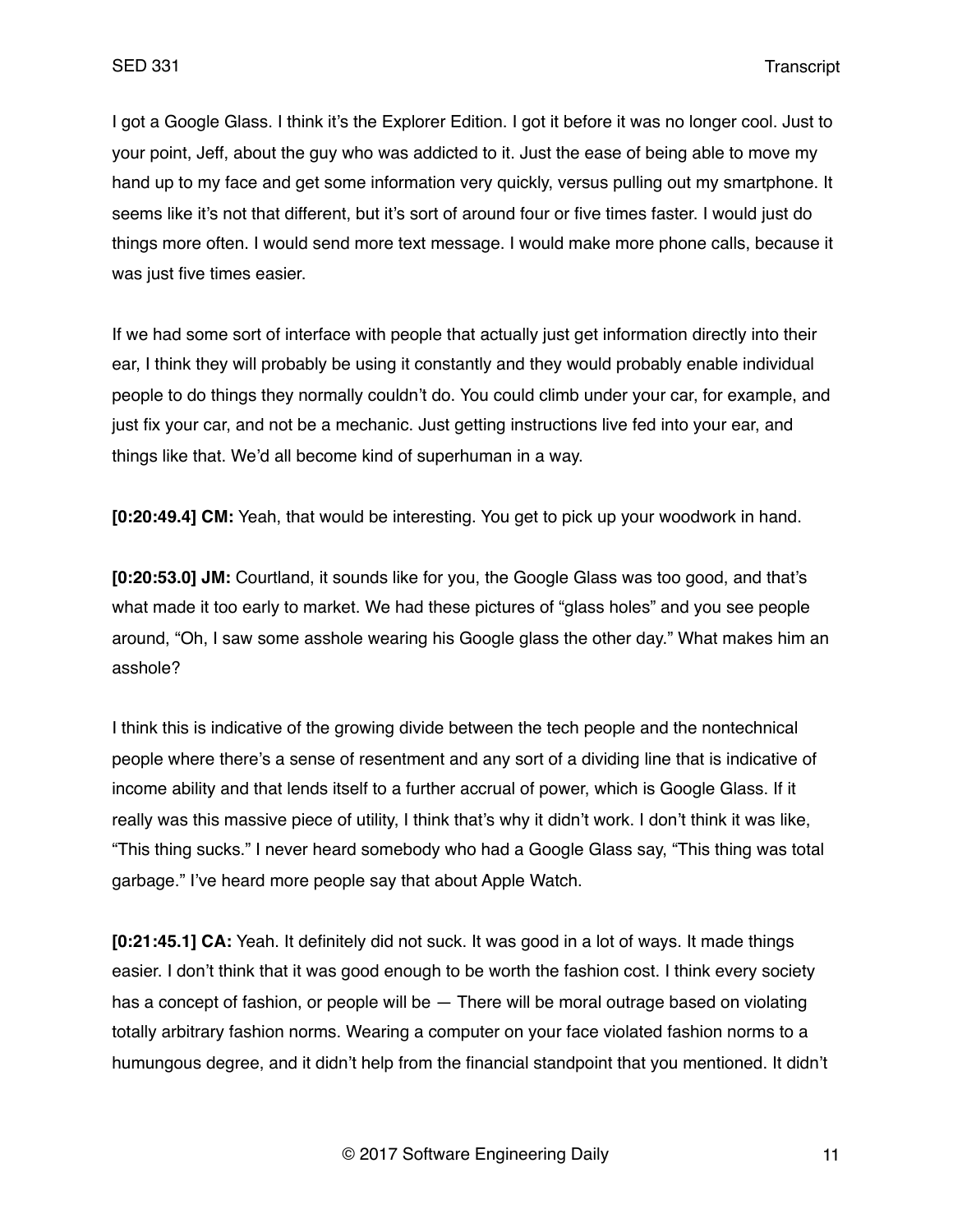help that Google made everybody who use an Explorer pay \$1,500 with this experimental prototype.

I think they're focused on trying to demonstrate that they had business value and that could make money off of it. When in reality, they just made everybody who bought one seem like a rich-entitled asshole, because the first thing anyone ask you when you walk into a bar and you're wearing Google Glasses, "Where did you get it? How much did that cost you?"

**[0:22:34.2] JM:** All right. Let's talk about online advertising. Advertisers are pulling their ads from YouTube. We have articles trending on Hacker News where people are saying they're done with Google. They're not going to use Google AdSense to monetize their product anymore. Are we seeing the beginning of the end for the online advertising industry as it stands today?

**[0:22:59.8] CM:** No. I don't think so at all. I think advertising is too powerful a tool that it's never going to go away in any capacity on any platform. Even if there are some people pulling away from online advertising, that just makes online advertising cheaper, so that the people who wouldn't get online advertisement before, because it was so expensive, can now just come in and buy some more ads.

Maybe it's not write for some companies and for what they want to accomplish, but I don't necessarily think it means that online advertisement is going away. Do you think it is?

**[0:23:30.3] JM:** I think there are some massive factors that are not factored in to the market price of online advertising. You know I've done so many shows about advertising fraud, and I think the biggest problem is that you cannot tell if a user is a bot or not. If you're somebody who is buying advertising from a company that is selling you online advertising, whether they're some sort of middlemen distribution platform, like AppNexus, or you're buying from Facebook, or Google, you have a contact to that company and you can ask them, "Hey, how do you know that the ads that I'm paying you for are getting served to real users and not bots?" They will not be able to give you a straight answer.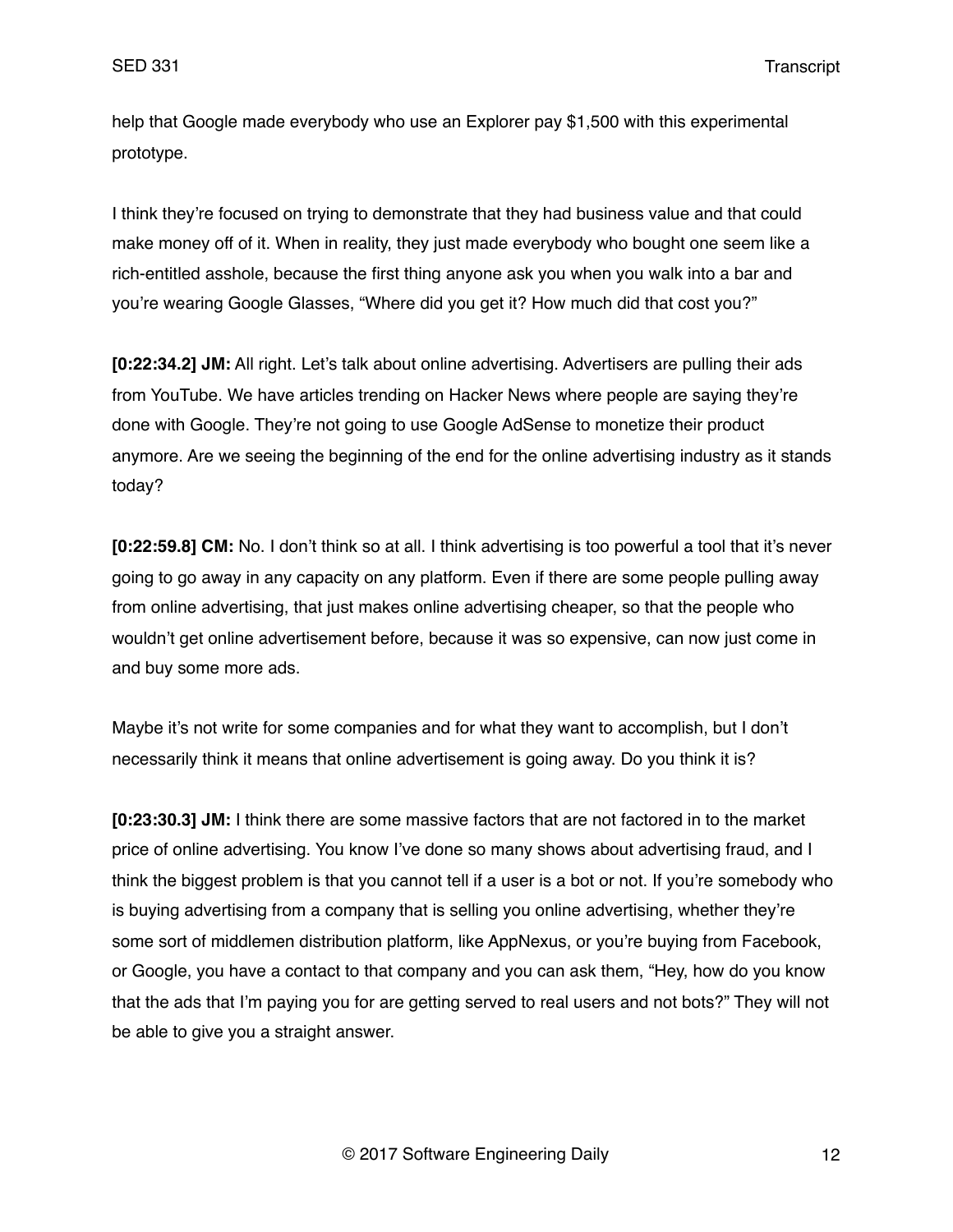The more advertisers start to ask that question, the more light will be shed on this problem. You guys both know, I've been reporting on this super aggressively. Basically, nobody cares.

**[0:24:28.4] CM:** Yeah. So then what are the alternatives? The two alternatives I can think of are regulation and perhaps monetary-driven ad results versus views or clicks.

**[0:24:38.0] JM:** I think it will be really tough to regulate. I think this is going to be something where the market responds and says, "We're not paying for this garbage," and they're going to look for other ways to shift their money such as to things like podcast advertising and stuff like —

**[0:24:53.3] CM:** That's got just as many problems.

**[0:24:55.6] JM:** it has some problems. Let me put it more directly, and I think this applies to you too Courtland. I think this is how you do advertising on Indie Hackers. Instead of selling based on clicks or some sort of metrics-driven campaign, you sell based on the amount of time that it runs against your content. If you say, "Hey, Nike. You get ads on my podcast." Every episode will have a Nike ad for the next two months. We'll look at the metrics and there will be some correlation between the cost and how many listeners there are, but we know there's a lot of bots out there, and we're not going to charge you based on what percentage of listens we get. We'll just charge you based on time.

Courtland, that's how you do advertising on Indie Hackers, right?

**[0:25:42.4] CA:** It varies. I think what you're talking about brings up a point that I've learned in dealing with advertising, because I've only been doing ad sales for the past four, five months, and I learned a lot about it. Really, you've got — Nike would be a brand advertiser. They might not care. They probably don't care about conversations, they just want to get their brand out there. Coca-Cola, McDonalds, any big company like that, Apple, Microsoft, versus maybe smaller advertisers who are trying to grow their business from a medium or small size and trying to find some channel that's going to get them customers at a cheaper rate than other channels. They really do care about conversions. They want to invest money in places where they're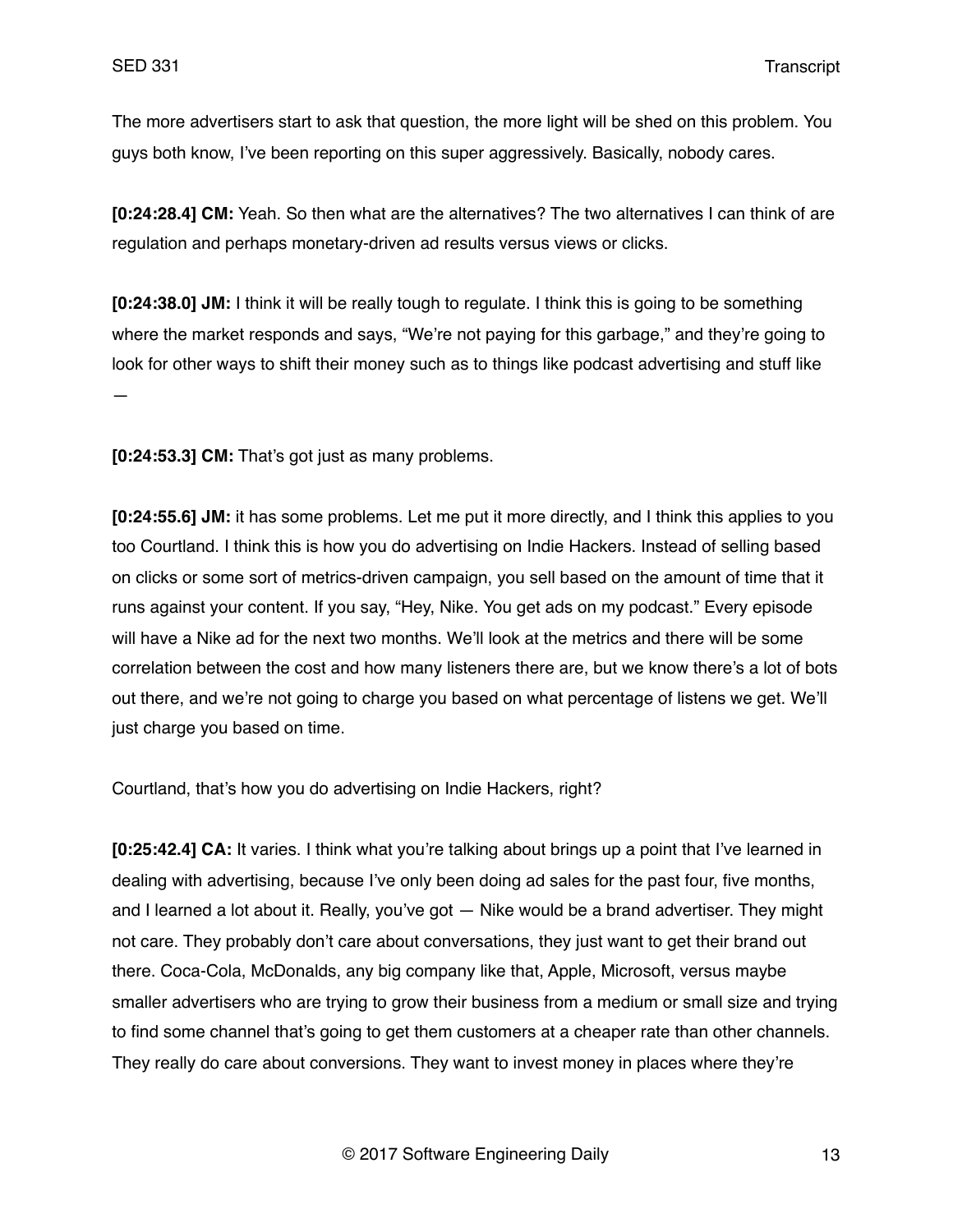actually going to get clicks and they're actually going to get customers who pay them. Otherwise, it's not worth them spending the money, because they don't have the money to blow.

I think it really depends on what types of advertisers that we're talking about. Yeah, for brand advertisers, for sure. You could probably just sell them on time. You could just tell them how much reach your podcast has and they probably won't care about clicks at all.

**[0:26:39.1] JM:** To what degree do you think brand advertising is actually effective?

**[0:26:44.0] CA:** That's a good question, because I remember being a kid and always complaining about it on TV. I was like, "What do I have to watch another McDonalds commercial? Everybody knows what McDonalds is. It's just a waste of their money and a waste of my time." Then, the question arises, "Why do we all know what McDonalds is?"

Earlier, we were talking about modes and I was saying a couple of the modes that your company can have are network effects, or proprietary technology, but another big one is just economies of scale. When you can afford to do things that your smaller competitors simply can't. I think as long as there are giant companies with a lot of money to blow, whether or not brand advertising works, it's something that they can do that their competitors can't, and so they're going to invest in it.

**[0:27:22.9] JM:** You think about the brands that have been built over the past 10 years, none of them are built off of brand advertising, I don't think. You think about Dollar Shave Club, or Amazon, or Uber, or Chipotle, or Panera Breads, all of these companies, they deliver something that is qualitatively different than their competitors and they build awareness for that product through brand advertising, but the core product is differentiated.

**[0:27:57.8] CA:** Yeah, for sure. I'll be the first to say that you're not going to be able to build an inferior product that people don't find useful or that doesn't solve some problem, or satisfies some drive. Then, just make up for the advertising. You're just going to lose a lot of money if you go that route.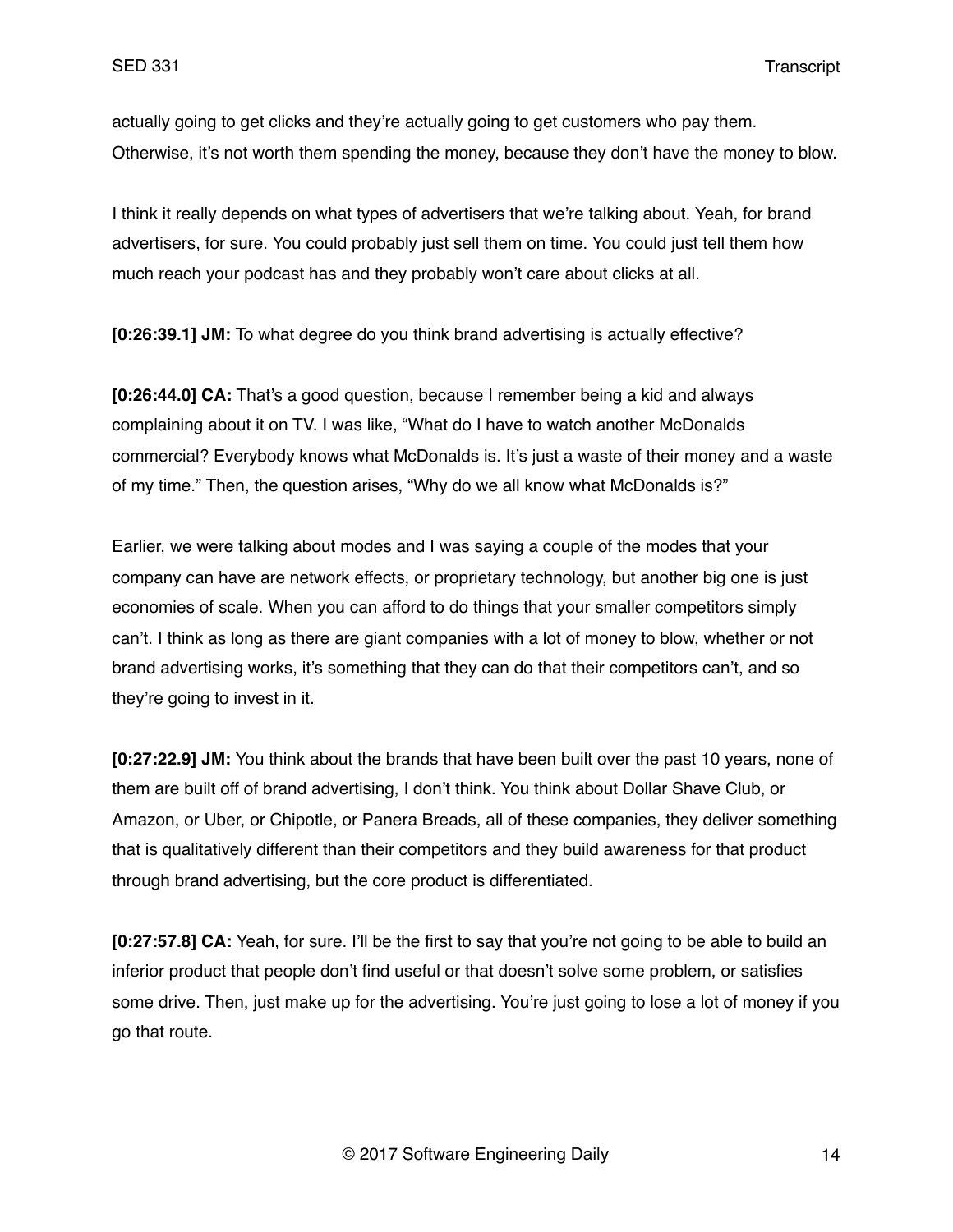At the same time, I think that companies are as  $-$  There's the growth story. How do you get big? How do you take over? There's also the how do you stay big story. If you look at any graph, or any chart of the top 10, or 50, or 100 companies many time period, companies die. Most companies don't last for 30, or 40, or 50 years. Especially, public companies are big juggernauts. They're always worried. Facebook is probably always worried about what's going to kill them. What might kill them, and how do we eliminate those threats.

I think a lot of advertising is defensive as well. It's not so much how do we use brand advertising to become a juggernaut, but it's like how do we — What advantages do we have that we can use to maybe stave off our inevitable demise as a company? Brand advertising for bigger companies might be a tool in that toolbox.

**[0:28:58.9] JM:** When you guys look at the fundamental computer science problems faced by large advertising companies — Personally, I see two main problems. One is the YouTube problem that people are pulling their brands, because of which is we don't want our brands associated with controversial content. We told that to YouTube and they still matched us with controversial content. The indication there is that Google cannot detect controversial content on the fly. It's too hard. They can't put a human in the loop for every submission to YouTube, or if they try to do that, then the quality of the human in the loop goes down. The less frequently discussed issue is how can you identify bot traffic at scale. Do either of these problems seem solvable to you two?

**[0:29:49.5] CM:** Yeah, I definitely think the controversial content problem can be solved. I'm not confident that the bot traffic content can be solved, because with bot traffic, the actor on the other end is always fighting to undo whatever you did. On the controversial content side, that's — It's a little easier to even crowd source that. If someone reports a video, then all of a sudden that goes into a queue or something, or you start building up a database of what is controversial and what's not and you can train machine learning algorithms off of that. I think it's expensive. There's no clear answer, but it's solvable, because it's a fixed problem, unlike bot traffic.

**[0:30:25.1] CA:** Yeah, I agree. I think the first one is more of a technological solution. Like you said, you may be crowd source it, maybe someone will invent better technology as AI gets better. Maybe could automate it.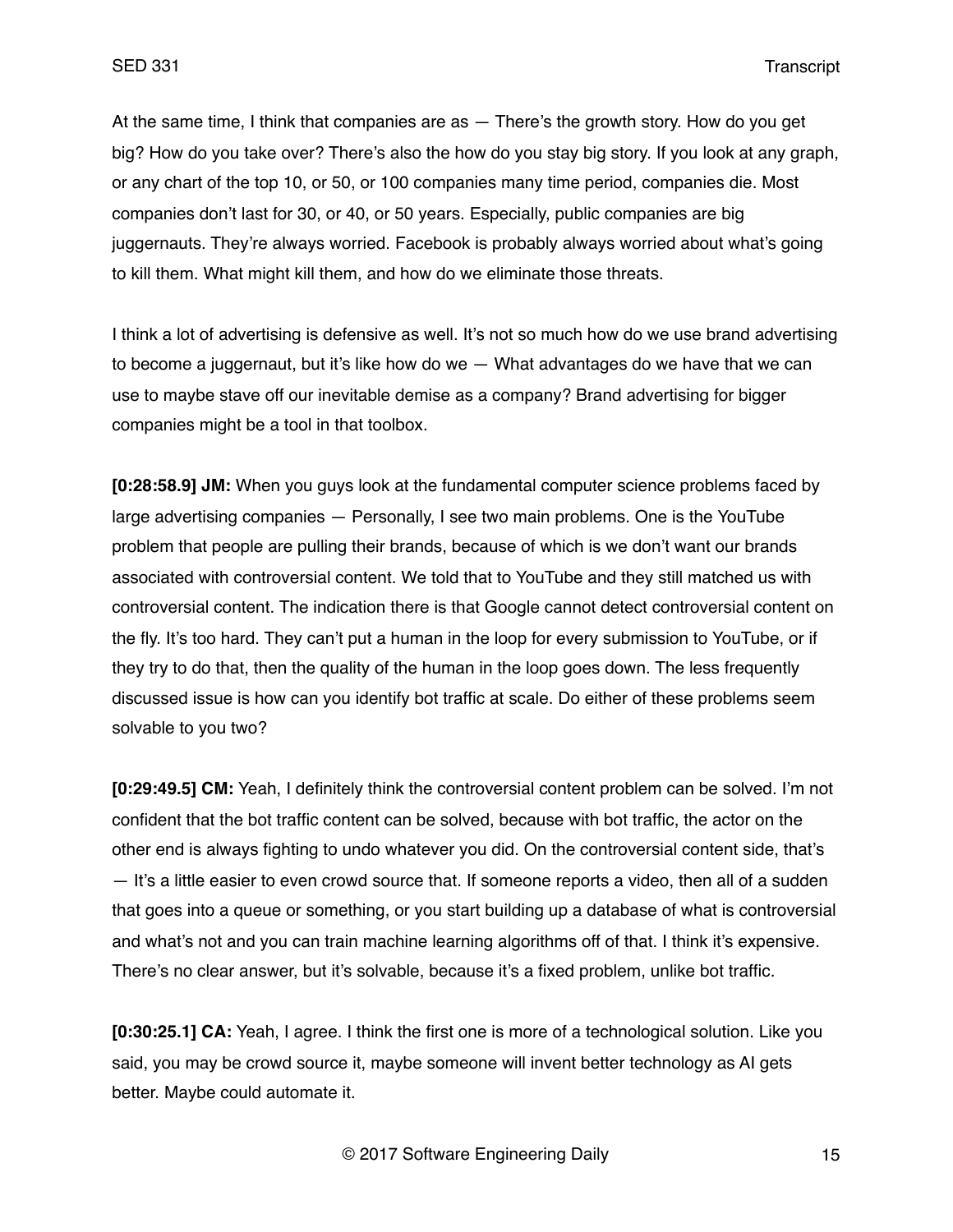The second one seems to me more like a social problem, which is if everybody agreed to use the same software, maybe every single user uses Facebook login to go to any given website, or some sort of open-source tool, and the problem will be solved and you would be able to identify who's viewing what at any given time, but like, "How is that going to actually come to pass?" Probably it will never come to pass. It's more of a social than a technological problem, and I don't see a solution to it.

**[0:31:01.0] CM:** Even then, how hard would it be for a bot network to create fake Facebook accounts, infuse it with a bunch of data that's adjective shuffled from a normal user's account and then use that. At that point, it's like in order to verify the user you need to give your social security number in something like Facebook.

**[0:31:22.7] CA:** Technology, it's not hard to ask people for their social security number, but socially, are people going to do that? I don't think anyone's going to opt in any kind of system that would work.

**[0:31:33.3] JM:** Let's talk about developer tools. You guys are both programmers. Courtland, as the person running Indie Hackers, you see how people are building stuff constantly. Caleb, you're just a hacker. You've written a lot about open-source tools. You've obviously reported on stuff through Software Engineering Daily. What is the coolest paid tool — Let's start with Courtland. Courtland, what is the coolest paid tool that you saw for the first time recently?

**[0:32:00.8] CA:** Can I punt on this for one minute? I got to look at it from my inbox, because I don't remember very —

**[0:32:05.1] JM:** Okay. All right, Caleb, you go.

**[0:32:05.9] CM:** Yeah. Disclaimer, I am a little biased. I did a bit of contracting for Meteor and Apollo, but I really like their Apollo Optics tool. That's the perfect tool for GraphQL. If you're sold on GraphQL and if you like GraphQL and if you're going to use GraphQL, Apollo Optics is the perfect tool for you. It's almost required to create a GraphQL server. If you're not into GraphQL, then Optics is a great reason to start using GraphQL, because you get these great observability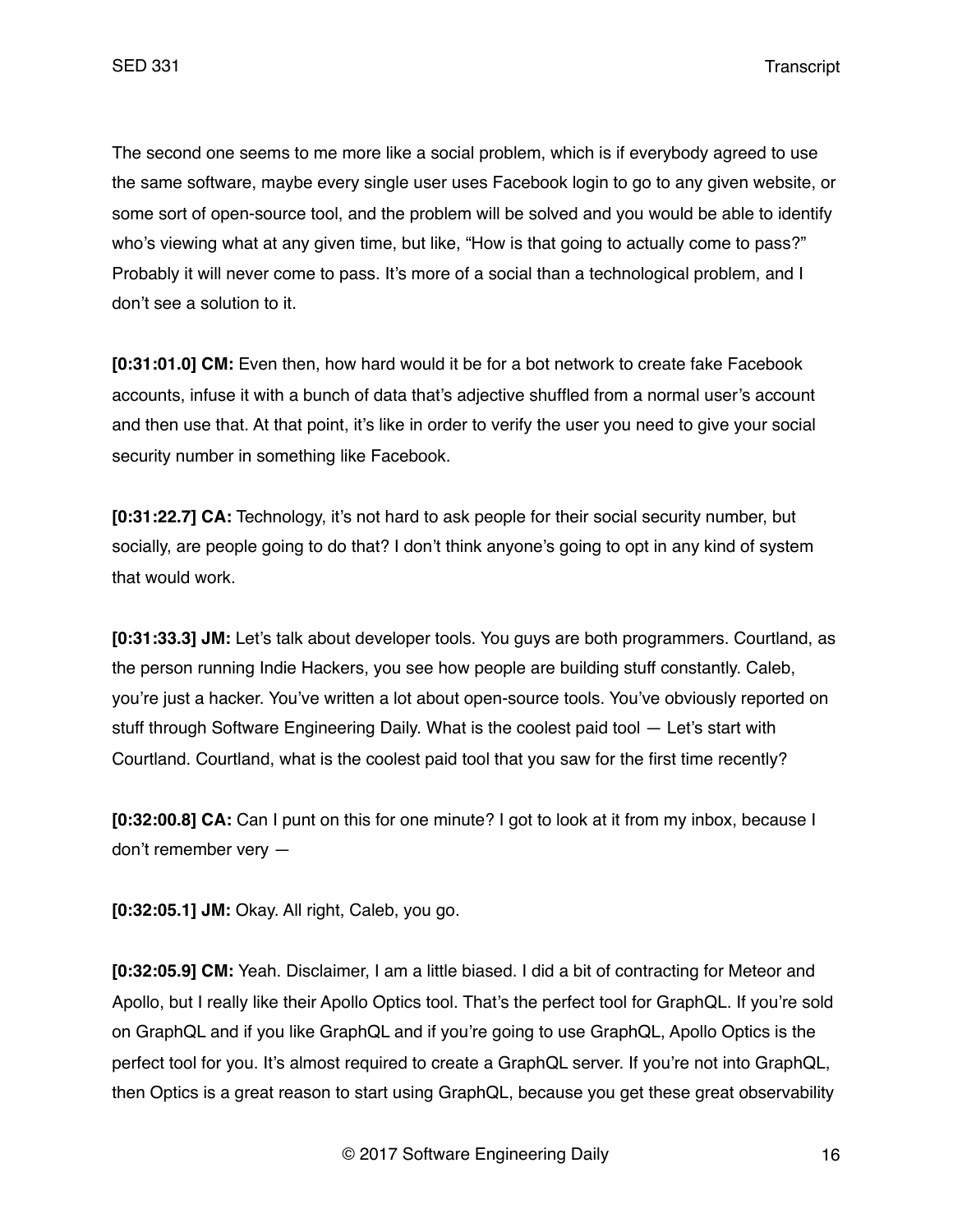features. You can see the waterfall of your request as it goes through your system. It's a really great product for monitoring response time in a domain-specific application language.

**[0:32:45.6] JM:** Explain why you're bullish on GraphQL. One side point.

**[0:32:50.5] CM:** Yeah. To me, GraphQL represents the ideal way that myself as a UI engineer would interact and talk with data from the server. I think about my application as a tree. Whether it'd be an HTML DOM tree, or a view tree in a native application. REST does not exactly mirror that. REST IS more graph structured, or something else.

GraphQL allows me to think about my data and to fetch my data in the same way that I think about and build my user interfaces. GraphQL allows you to fetch your data as a tree and then throw that right into your component tree, your UI tree. Then, on top of that, it gives you a whole bunch of UI consistency features that are a pain to implement, and that require a lot of expertise and a lot of custom work if you're going to use a custom one of REST API. Whereas with GraphQL, because it's standardized, you can put a lot of these core fundamental real time and data-merging features, data consistency features into frameworks and abstract that across all applications requiring a different custom solution for each API. I hope that explains it well.

Sometimes, I feel like I'm so deep into GraphQL. It's hard to explain and especially hard to explain to people who might not be familiar, uncomfortable with using a REST API. I think that's the best explanation I've come to to-date.

**[0:34:13.6] JM:** No. No. Good explanation. All right, Courtland. First, the coolest paid tool you saw recently.

**[0:34:18.8] CA:** I'm probably not the best person to answer this question simply because I tend to go into these fonts whenever I'm working on a company or a product where I just stop paying attention to all of the new tech that comes out and I only focus on, "How do I grow my thing? How do I connect with customers or users?" Then, after I get to the end of it, it's like I wake up out of a stupor and I look at the world around me and everything is just new and different.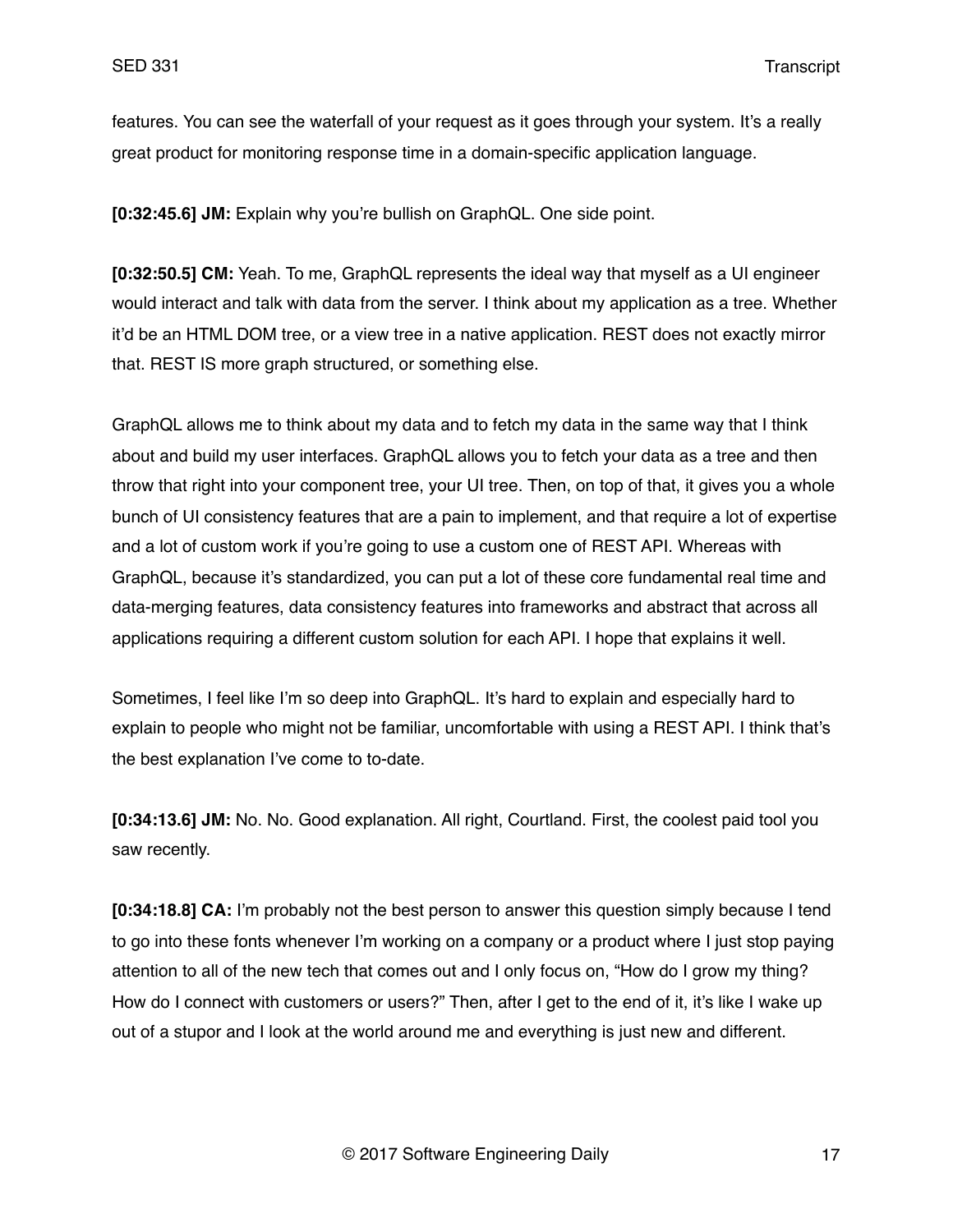If I had to name a tool that I think is cool, I think Kite is cool. They describe it as the smart copilot for programmers, and it's basically this app that sits open net to your ID as you develop and pulls in useful contextual information from the internet to help you write the code that you're writing.

It's pretty new, and I don't know exactly how well it's doing, but I've taught a few people to code in my lifetime and I think it would be incredibly useful to have some sort of automatic tool that augments your programming ability for people who aren't learning the code. I think a lot of times people spend — You need just a really good Google-fu to learn to code basically, because you got to constantly run into errors. You need to Google. It simply aren't going to be in the textbook that you're learning whatever course you're learning it from.

There's actually a tool that could sit there and look at what you're trying to do, analyze it, come up with the most likely problems that you're experiencing and just service that to you instantaneously. I think we would see tremendous increases in the number of people who successfully learn to code, which would change the world on a lot of ways. I think Kite is  $-$ 

**[0:35:42.1] CM:** Have you used it? Does it work?

**[0:35:43.4] CA:** I haven't actually used it. They just released a support for Python, which I think it's going to expand its reach a little bit. Like I said, I kind of just go into these holes where I don't use any of the new stuff. I just kind of read about it every now and then.

I'm not sure that it works, but I think we're going in the right direction. I can't imagine a world 5 or 10 years from now where there isn't something like this that is working and impactful.

**[0:36:06.3] CM:** Yeah, I know. I agree. It does sound super exciting. Just trying to imagine it working in the stacks that I work with daily, it's like there's so many different moving parts. I'd be fascinated to see it work.

**[0:36:17.1] CA:** Yeah. I think that's why I think its application is probably — Right now, I think they're targeting a lot of developers, but I think in the long run, I look at it, it would be for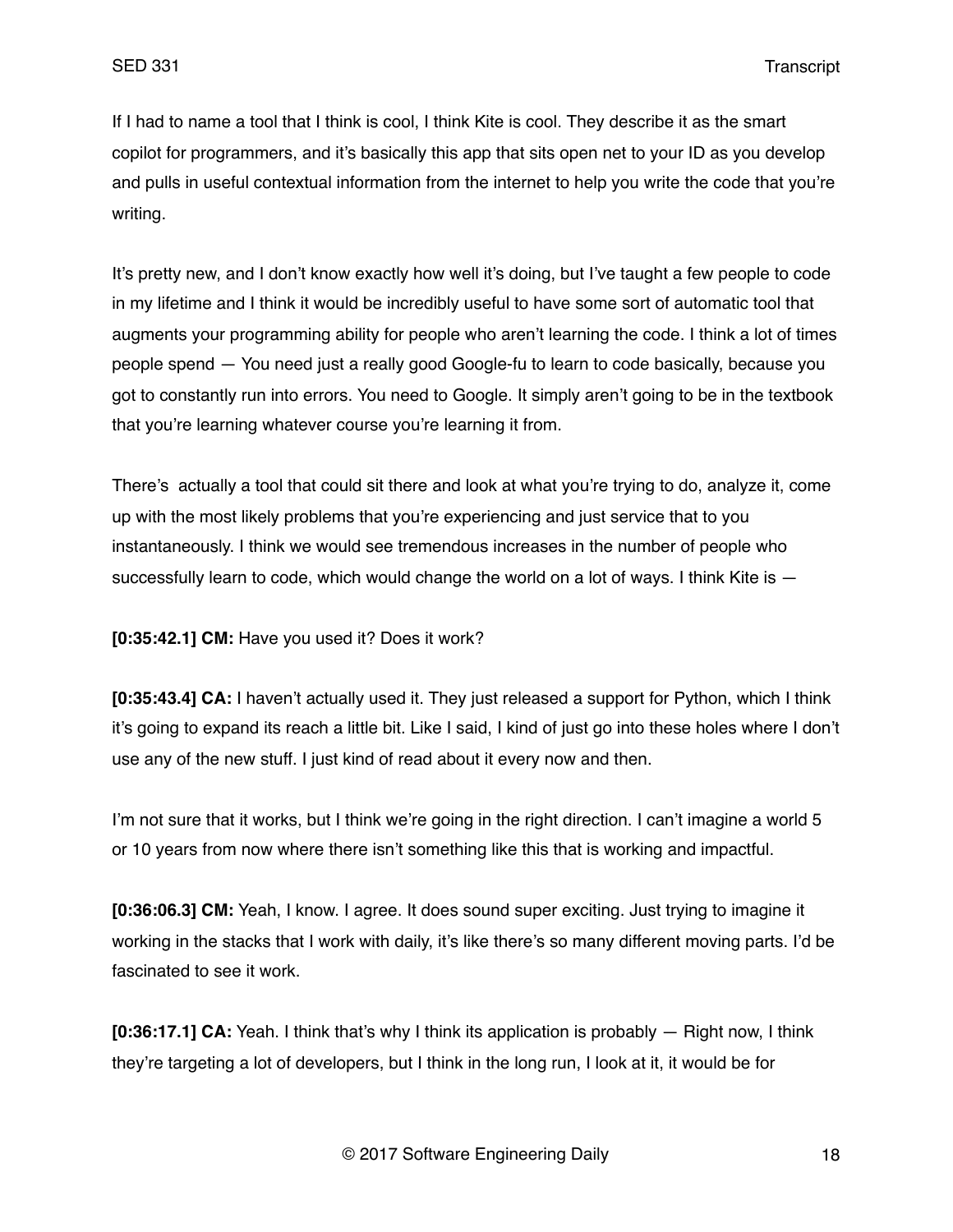beginners, because if someone like you, you're using like how many different languages, and how many different — You're going [0**:**36**:**31.3] servers, like backend stuff, front-end stuff.

**[0:36:34.7] CM:** Still a lot of Stack Overflow on Google though. It would be great. It's just be fed Stack Overflow answers.

## [SPONSOR MESSAGE]

**[0:36:49.3] JM:** Deep learning is at the forefront of evolving computing and promises to dramatically improve how our world works. In order to get us to that bright future, we need new kinds of hardware and new interfaces between this AI hardware and the higher level software. That's why Intel acquired Nervana Systems, a platform for deep learning.

Intel Nervana is hiring engineers to help develop this full stack for AI, from chip design to software frameworks. Go to softwareengineeringdaily.com/intel to apply for a job at Intel Nervana. If you don't know much about Intel Nervana, you can check out the interviews that I've conducted with engineers from Intel Nervana, and those are available at softwareengineering.com/intel as well.

Come build the future of AI and deep learning at Intel Nervana. Go to softwareengineering.com/ intel and apply to work at Intel Nervana. Thanks to Intel Nervana for being a sponsor of Software Engineering Daily, and I really enjoyed the interviews I have done with the Intel Nervana stuff. I think you'll enjoy them too.

# [INTERVIEW CONTINUED]

**[0:38:12.3] JM:** I've done some shows about static analysis tools. I think I did a show with a company called bitHound which does static analysis, and this is basically you do a git-push and somewhere in the push workflow it does analysis of your code and it can say, "Do you have a security flaw? Are you importing the right up-to-date version of your JavaScript package? Do you have some sort of no-pointer type of situation happening?"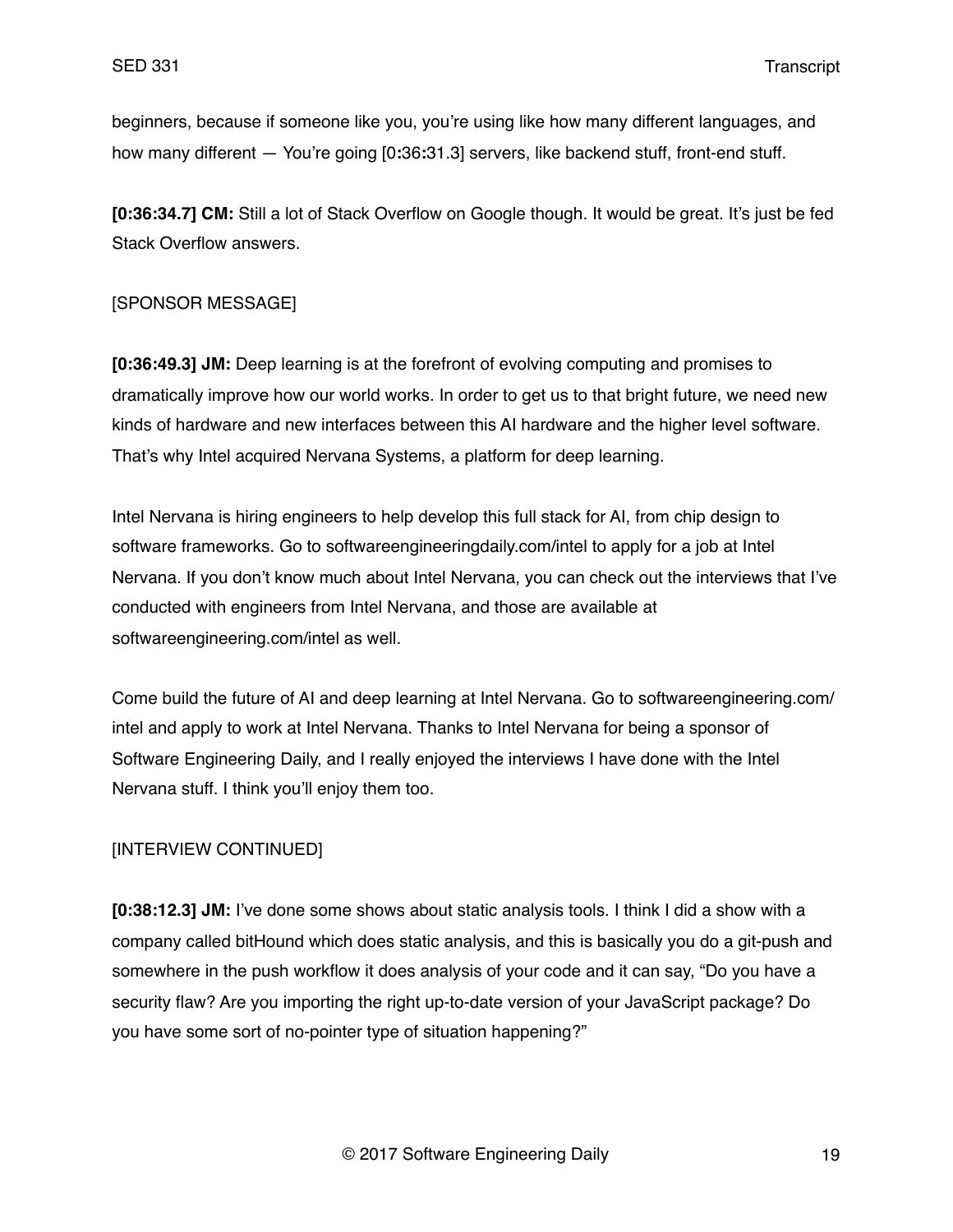Obviously, this is a really hard area of work, but there is constant work going. You can imagine it. Basically, it's the equivalent of the Google Glass thing that the manufacturing engineering wears, or the mechanic wears that is constantly giving them, "Hey, you might want to do this." It's got to be a little better than — If you could say, "Okay, Kite. Find me the answer on Stack Overflow," or something. That's so much better than contact switching to Stack Overflow and doing a search there, and then you're like, "Oh. This isn't the right answer."

**[0:39:17.0] CA:** Before you know it, you're browsing Facebook.

**[0:39:18.5] CM:** Yeah. The way I was thinking about it is it doesn't just statically look at your code, but it's somehow hooks into your terminal or something so that whenever an error Stack trace pops up, it takes the error message, or whatever, in the Stack trace and is able to narrow it down to the GitHub repository and to issues that look like this one.

**[0:39:36.5] JM:** Yeah, we're going to get to Stripe in a sec. I was using Stripe recently, and I had a question for support. What was cool about the support interface is as you're typing your support query, there's a little thing on the right where it's looking through the FAQ and the documentation of Stripe and it's looking for the answer that most closely matches your support query semantically. It's almost like you've got this real time interface of support information, "Oh! Maybe you don't have to actually file the support ticket. We've got this live updating search query on past support tickets and FAQ stuff." I was like, "This is really smart, and I haven't seen this in a whole lot of other places." We are literally entering a query and it's asynchronously doing a predictive thing. That's essentially what kite would do for your program.

**[0:40:30.0] CM:** Yeah. Stack Overflow, it does actually do that, where if you are opening a new question and you start typing the answer in the body of the question, it will popup similar questions. I've actually found that sometimes that can be better than Googling the air message or searching Stack Overflow is popping up a new question as you start to think about it more and think about how you'd word the problem. It actually pops up.

**[0:40:53.1] JM:** Okay. Open-source tools. Coolest new open-source tool you saw recently?

**[0:40:58.1] CM:** Yeah.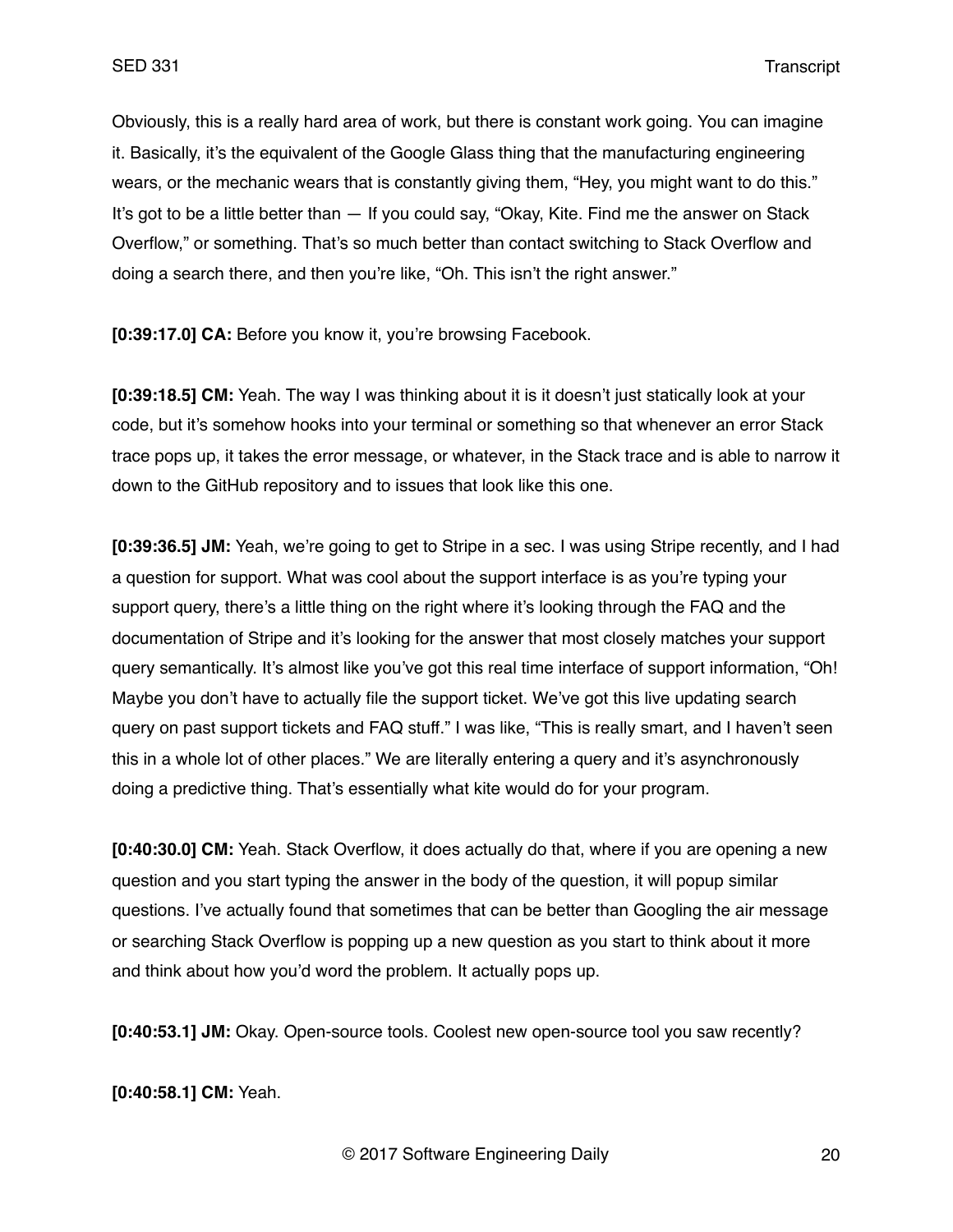**[0:40:59.4] JM:** You could say GraphQL.

**[0:41:01.2] CM:** GraphQL. No. I think the obvious answer for me would probably be Expo. I was actually bearish on Expo before talking with the team on React Native. I thought, "Oh, you know. It's just overhead, that if you're a raw React engineer, you just pull up React Native and do your stuff."

What kind of realized when talking to them is this idea of the shared native runtime is the words they use which really caught my imagination, enables a whole bunch of interesting thing. You can basically do everything you could do when deploying to the web. Posting JavaScript to an endpoint and automatically reloads some better error tracking, et cetera.

You could do that on a Native app, and that's kind of insane. If you have a Windows machine, you can program for an iPhone, because there's a share native runtime. Probably, Expo and some of the stuff around React Native would be mine.

**[0:41:53.0] CA:** I'm in the same boat with this question as I was last time. I'm behind, but I'm a huge fan of Ember.js. A lot of frontend developers have their favorite framework, and I've been with Ember for years. They just released Glimmer.js, which is kind of their rendering engine. I think one of the problems of people adopting Ember.js in the past is it's a solution that go to when you want build your entire website from scratch and it's going to be single page app. It's a little bit unapproachable for some people, because compared to React, for example, you just jump and you build one component at a time, and that's all you have to learn about the React Stack. If you want to build a router, okay, then you want a new thing. Whereas Ember kind of forces you to learn the entire thing.

Glimmer, I think, is their attempt to decouple certain parts of Ember from other parts of Ember and allow people to bite off a smaller chunk. I think it's really cool, and I know I will be using it on future projects.

**[0:42:44.4] JM:** All right. Let's shift the topic again. Courtland, Indie Hackers was recently acquired by Stripe. Congratulations on that.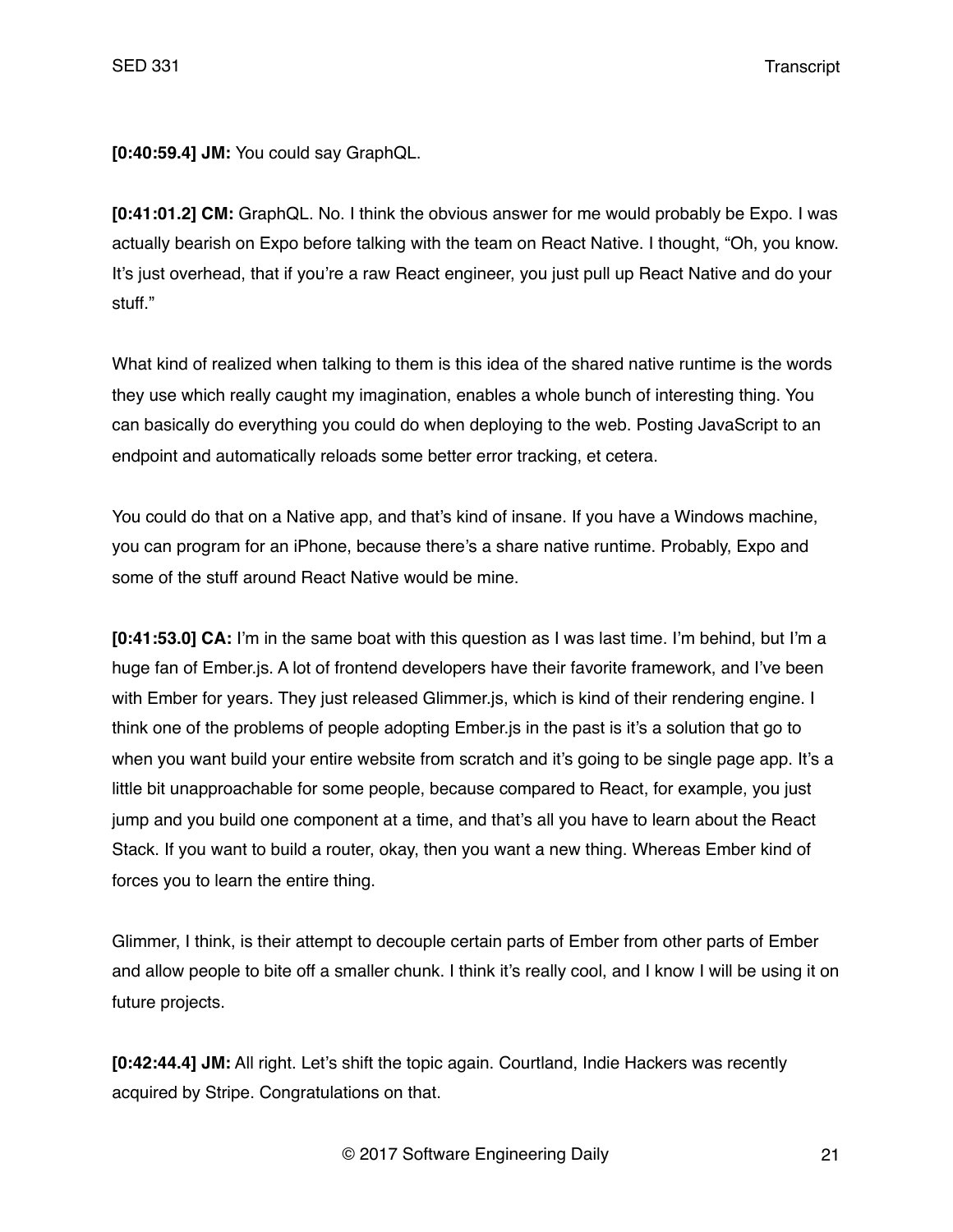**[0:42:52.0] CA:** Thanks.

**[0:42:52.5] JM:** I wanted to talk to you about what you learned from the process of building something from Scratch, not raising any money. You boot-strapped it entirely and getting to a point wehre you could sell it to Stripe. Take me through that process, or at least — You don't have to take me through the entire process, because people have heard that  $-$  If people haven't heard, we did an episode with you. It was a very popular episode. What are the important lessons that you learned in building Indie Hackers from boot-strapping to acquisition? Looking back.

**[0:43:31.8] CA:** Yeah. Just kind of to get the context of that question. Boot-strapping from the very founding of Indie Hackers to the acquisition point is more of just an arbitrary period of time, unless I had a goal to get bot. In fact, when I got the email from Patrick Collision in Stripe, I was shocked that anyone would want to buy Indie Hackers, because it's basically a one-man blog, one-man media site. Not the kind of thing that build to get acquired, and I was focused for the last five months on really doing nothing but generating revenue, because the entire point of the project was to be self-sustaining, to be independent, and to be able to provide my own income without having to work a job elsewhere.

All the lessons that I had learned are more aligned with how to build a good product, how to build something that people liked, and how to make money from that project. I'm not really aligned with how to get acquired, because I think that depends entirely on the acquirer. What Stripe is looking for at any given moment is going to be totally different at what any other acquirer is looking for, and I think probably one of the worst things you could do is build a company with the sole intention of getting acquired, because it relies so much on just the arbitrary awareness of one or two human beings at that company.

Yeah, I think a lot of the lessons that I've learned in Indie Hackers, I learned in a sort of meta way, by doing the interview for Indie Hackers. So for those who don't know, Indie Hackers is a website where I talk to developers mostly and other entrepreneurs about their profitable side projects and business and I ask them, "How did you come with your idea? How did you grow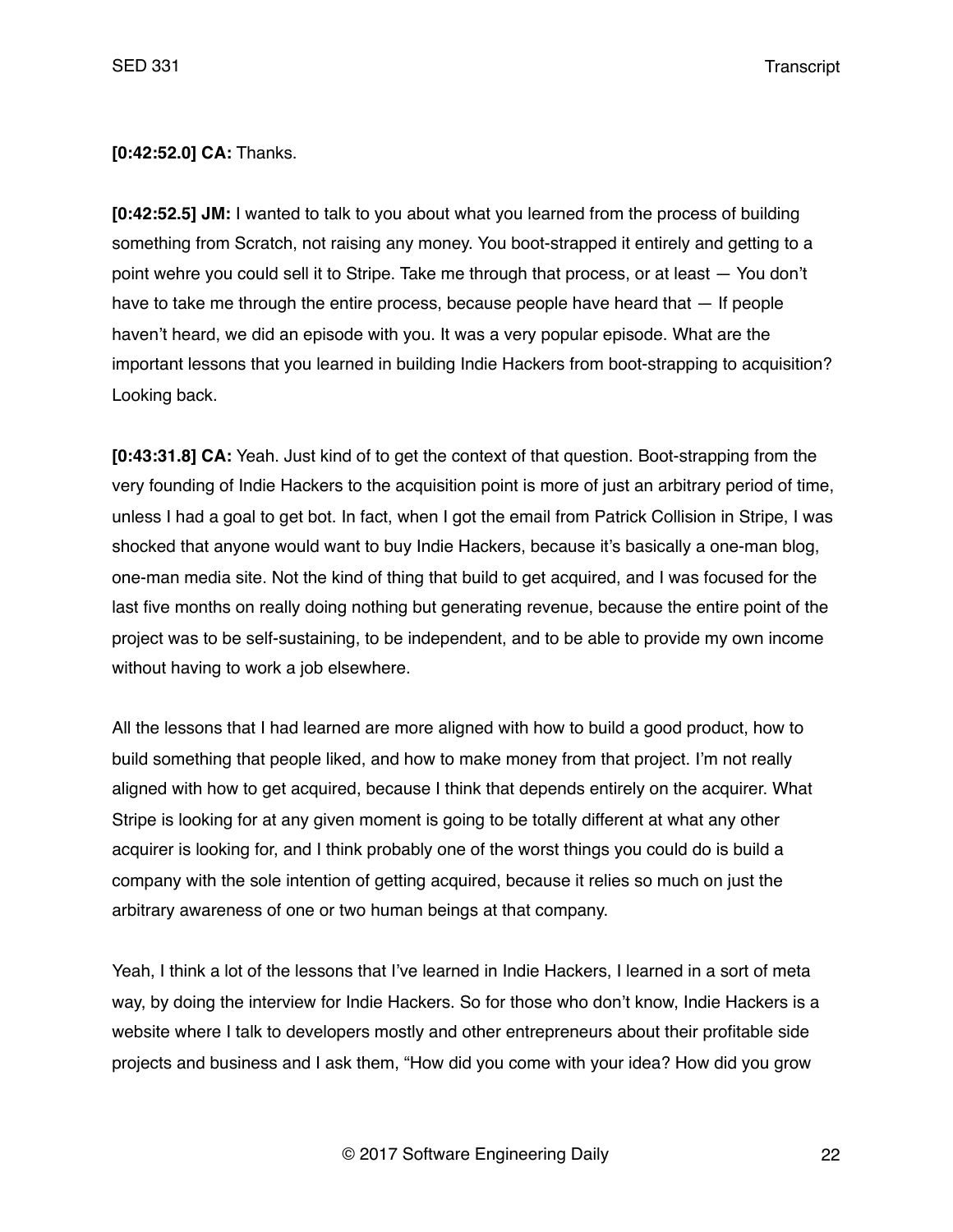your user base and find your first paying customers? How much money are you making?" Everybody shares their monthly revenue.

Inside these interviews, there are a lot of lessons as you can imagine, that people have learned the hard way, and they share it with everybody else that you don't have to learn it the hard way. I've taken a lot of those lessons to heart myself. I feel like eight months after starting Indie Hackers, I can look back on myself eight months ago and say, "Wow! That was a total new when I came to marketing and sales and building a product that people would actually like," just because the number of lessons that I've learned by doing the interviews. I would recommend anybody who's listening to go check out those interviews if that the goal that you have.

There are certain things that — For example, one thing that locks a lot of people is competition. I think, "Hey, I want to up with a new idea, or I want to start working on this project, but there's already someone in this space who's solving this problem, and therefore I can't do it."

When in reality, when you start to look at the examples, the fact that a space is crowded with lots of competitors almost always means the problem that's being solved is very really problem that solves the customer pain point that a lot of people are searching for. It's usually pretty lucrative. What you need to do is not differentiate and try to solve a different problem that your competitors necessarily, but you see a little bit of a unique solution.

If you're in a winner-take-all market, like social networking, yeah, you're probably not going to de-throne Facebook, but if you're in a different market, like analytics, different customers have different needs when it comes to analytics, or advertising, like we were talking about earlier. There are brand advertisers who have completely different needs than small time advertisers who are just trying to get .

You really need to differentiate your solution and not run away from problems, because there are competitors. In fact, you can use competitors to define how you're different. Nathan Barry, for example, from ConvertKit, basically, does email marketing, and he's got huge competitors like MailChimp, and he loves the fact that MailChimp exists because he can tell people when they ask about ConvertKit, "Oh, it's like MailChimp for professional bloggers." If you're a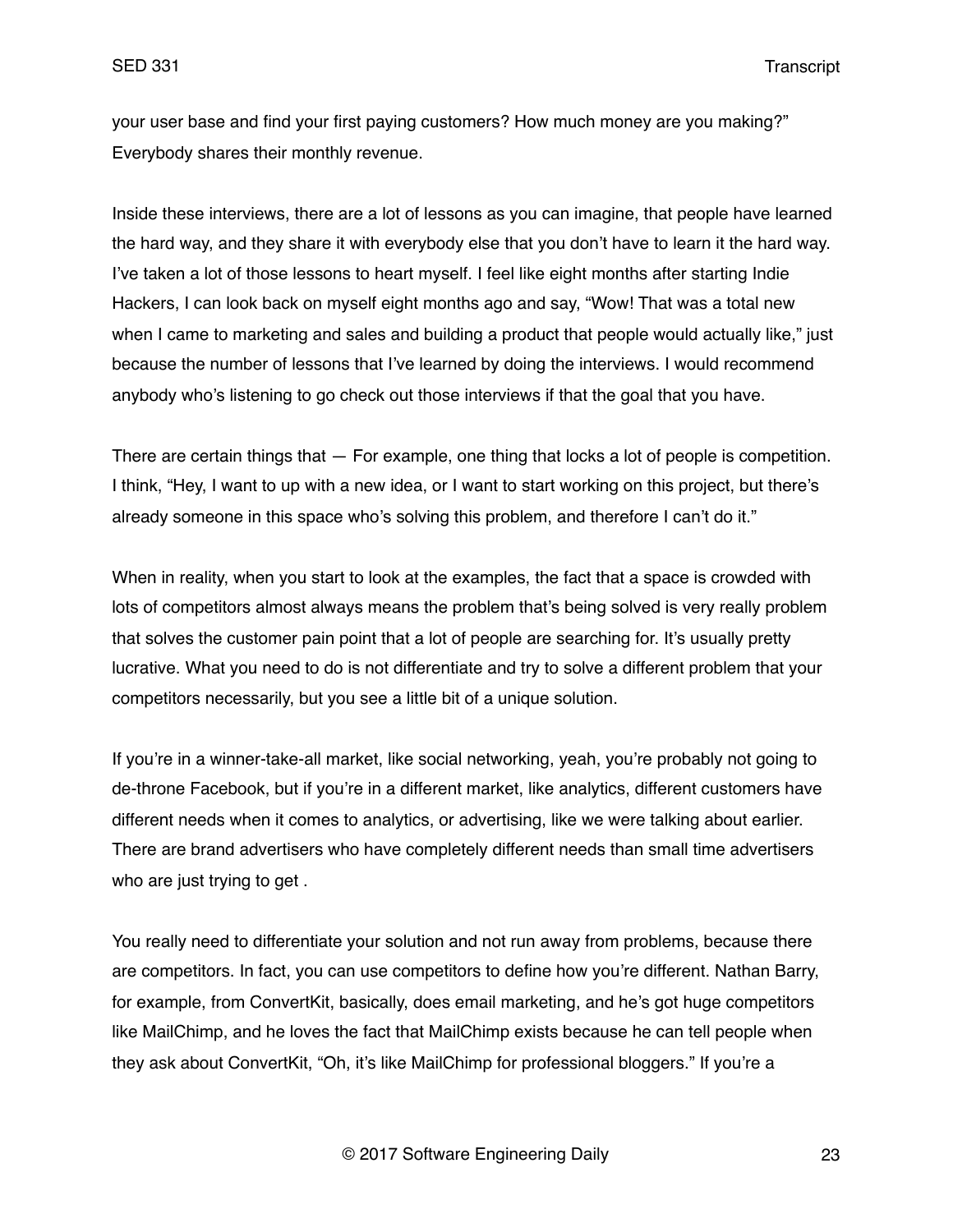professional blogger and you hear that, which one are you going to use, MailChimp or MailChimp for professional blogger? You're going to use the second one.

I think that's a really big lesson that I've taken to heart. I'm in MicroConf right now talking to a lot of aspiring entrepreneurs, and that's one I find myself repeating to them over and over and over again, "Don't worry about the competition. Just make sure you're solving a problem that people actually needs solved, and then differentiate it on your solution."

**[0:47:11.5] JM:** The problem that you were solving with Indie Hackers was a problem of media, and I can speak firsthand that there is so much opportunity in the media industry, especially for engineers. If you're an engineer who doesn't know what business to start, first of all, there's a million good pieces of advice on indiehackers.com, advice on ideation and whatnot. If you still can't think of anything after looking at Indie Hackers, just go into media. Be a media person that reports on software, and it's so easy. The downside is totally capped, because worst case scenario, you learn a ton about software.

When I started Software Engineering Daily, I was like, "Okay. I've got enough money to last me for four months and hopefully I can to breakeven by then. If not, I'll just have worked really hard and learned a lot about software and my downside will be completely capped." It will be like I just — It's like people take out student loans to go learn with that sort of expected value, or worst expected value. You might as well start a media company and interview the smartest people in the industry for free.

**[0:48:22.8] CA:** I like that point a lot, because I feel the same way with Indie Hackers. The amount I've learned is totally worth the amount that I invested into the company. I did a similar thing, saving up money and then living off of my savings. If Indie Hackers never made a dime, never got acquired, just the amount of information that I've learned by talking to people who've done it would have made it worth it.

**[0:48:40.3] JM:** The big question I want to ask you about working on Indie Hackers, is around working productively with your brother, because — Recently, I started Adforprize, it's like another company I'm working on, and I hired my brother for some contract work in the process of getting him some equity. I love my brother. I admire him as a developer. I love his skill set. He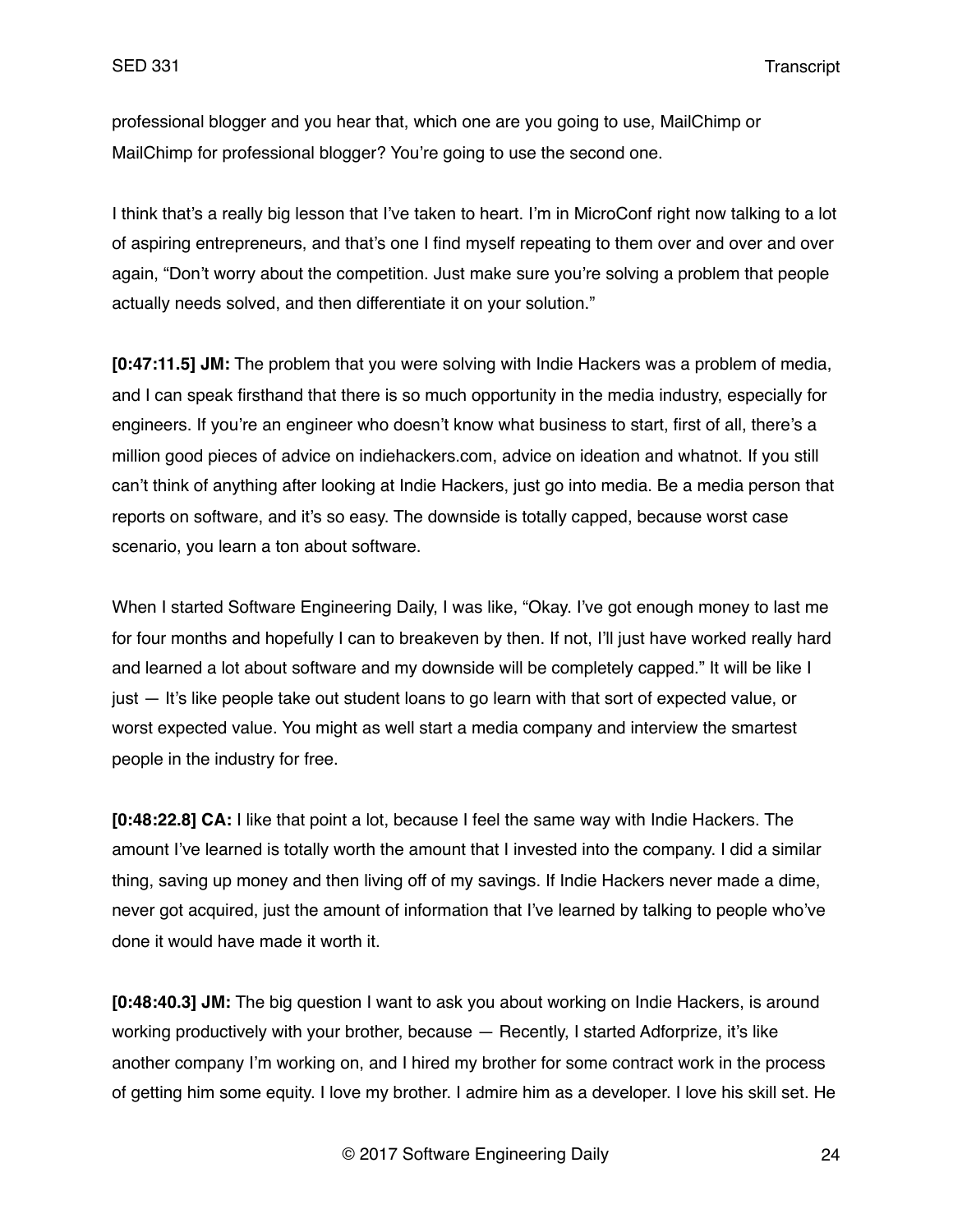is five years younger than me. There is a gulf in mindset, there a gulf in experience. There's not a gulf in talent, but he has different skills than I do. The risk is amplified by the fact that you really don't want to have a falling out with a family member in a business context. How do you protect against that sort of thing when you're working with your brother?

**[0:49:35.8] CA:** Yeah, it's funny, because I see it almost the exact opposite way. I think it's just a testament to the fact that every family is completely different. My brother, for those who don't know, it's my twin brother. We grew up basically fighting and arguing about everything under the sun for 18 years. It's pretty clear - Then, we lived together in San Francisco for another six years in our 20s. It's clear to me at this point that there doesn't exist something that could occur that would ruin our relationship, at least not in a business context.

That was, working with my brother is safer than working with any other random cofounder, because I know that we could disagree on — we can disagree on almost anything. Ultimate, our personal relationship won't be ruined, and we'll probably be able to work it out.

It really, I think, depends on your family relations. Also, I'm in kind of a similar situation to you where my brother — He majored in literature. He's written two novels. He didn't come from a tech background, whereas I was coding when I was in middle school. I actually taught him to code four or five years ago, and he kind of got into this industry. There's kind of a gulf in experience and a kind of a gulf in knowledge there. Also, I started Indie Hackers by myself and he only started working with me a couple of months ago.

Yeah, there's a lot of, I think, teaching and guidance that's to go on, but I talked to Laura Roeder, the founder of MeetEdgar the other. She had really good things to say about managing people and how she kind of grew as a person and grew as a manager by getting practice. The thing that she had to say was that, "You don't want to delegate. You don't want to send someone off and give them a task and have them come back and then say, "Okay. You did it all wrong. Let me make my fixes and change it."

What you really want to do is empower people and give them ownership and autonomy, so they just own something and they can do it to the best of their abilities. That's what I've been trying to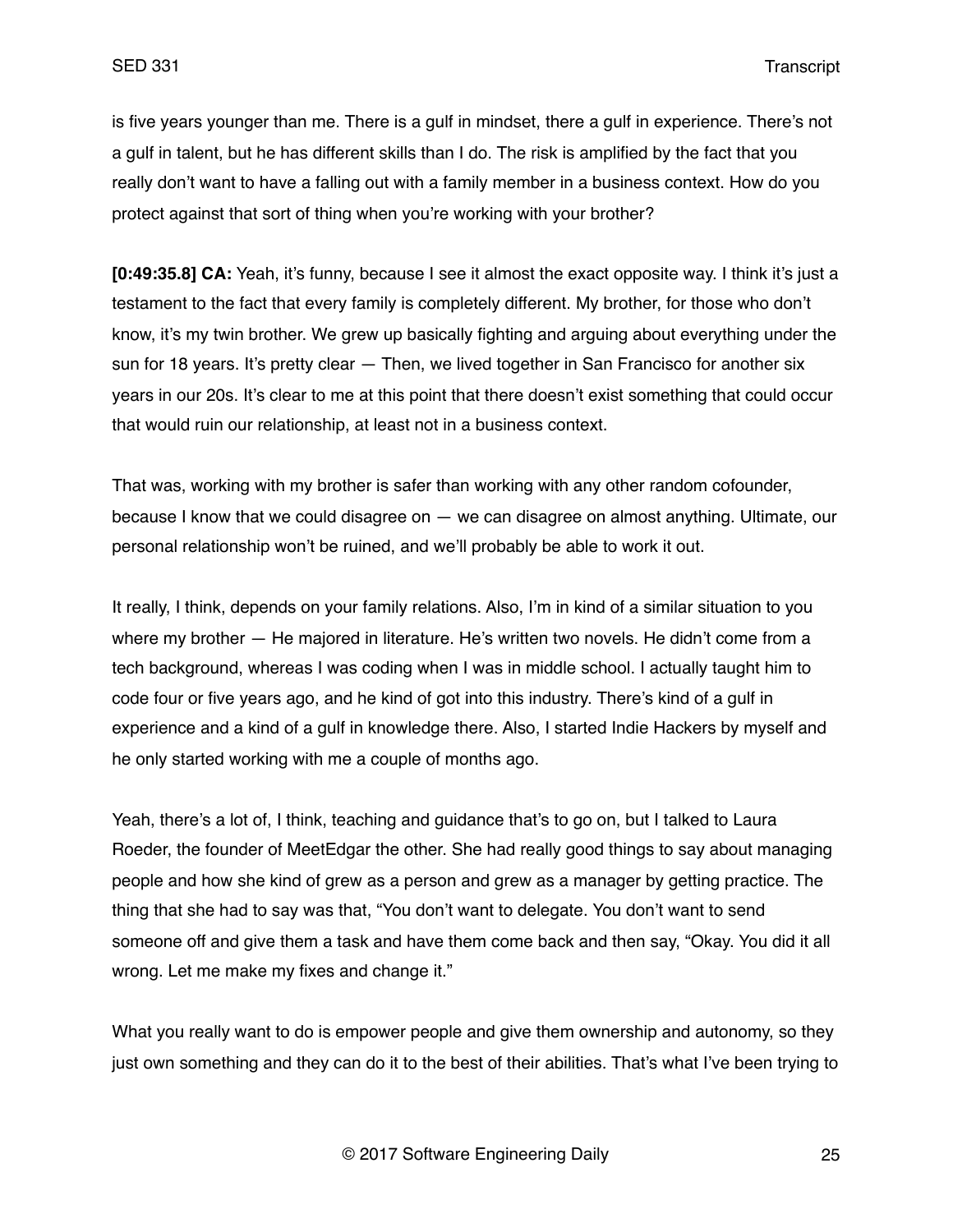do with my brother and onboarding him to Indie Hackers. I'm just like, "Okay. Edit this interview. It's yours. We're going to push it live."

Nowadays, we now work on improving a community form a lot, and that's something that I personally haven't touched in months. I imagine we'll divide up responsibilities in some way where he can have ownership of some part, I can have ownership over some part, and we can both take pride in trying to do a good job rather than one of us having to micromanage the other.

Those are all the tips I got now. I'm pretty new to this. This might go up in flames. Personally, I know that no matter what happens, we're always going to have a good relationship as brothers.

**[0:51:54.5] JM:** The acquisition, it makes so much sense for Stripe, because Stripe's goal is to increase the GDP of the internet. It makes sense to have a media outlet around Stripe, or within Stripe that is reporting on and encouraging this burgeoning Indie Hacker world, because Indie Hacker, like many other startups, is one of these things where it looks like it's a small industry. Who cares about these Indie Hackers that are just making these small side businesses? There's even this condescending term, lifestyle business. As you know, this is basically just a made up term for venture capitalists to make entrepreneurs feel worse so that they can lower the valuation of that company and get a better deal, and it's like — You've seen enough "lifestyle businesses" that are making a quarter million dollars every month to know that the term doesn't mean anything.

I love the fact that Stripe acquired it, and I am really looking forward to seeing support and investment that will come from Stripe affecting Indie Hackers, and I know we were talking some about like working together on some podcast stuff. In any case, those opportunities still remain if there's any kind of partnership we can do. I think that'd be great. I think Stripe is — Stripe is an amazing company.

**[0:53:22.4] CA:** Yeah, I would love to do a podcast episode on Software Engineering Daily. I found podcasting so difficult to get into. It's so hard for me to build up a regular rhythm of recording, and editing —

**[0:53:32.4] CM:** What's hard about it?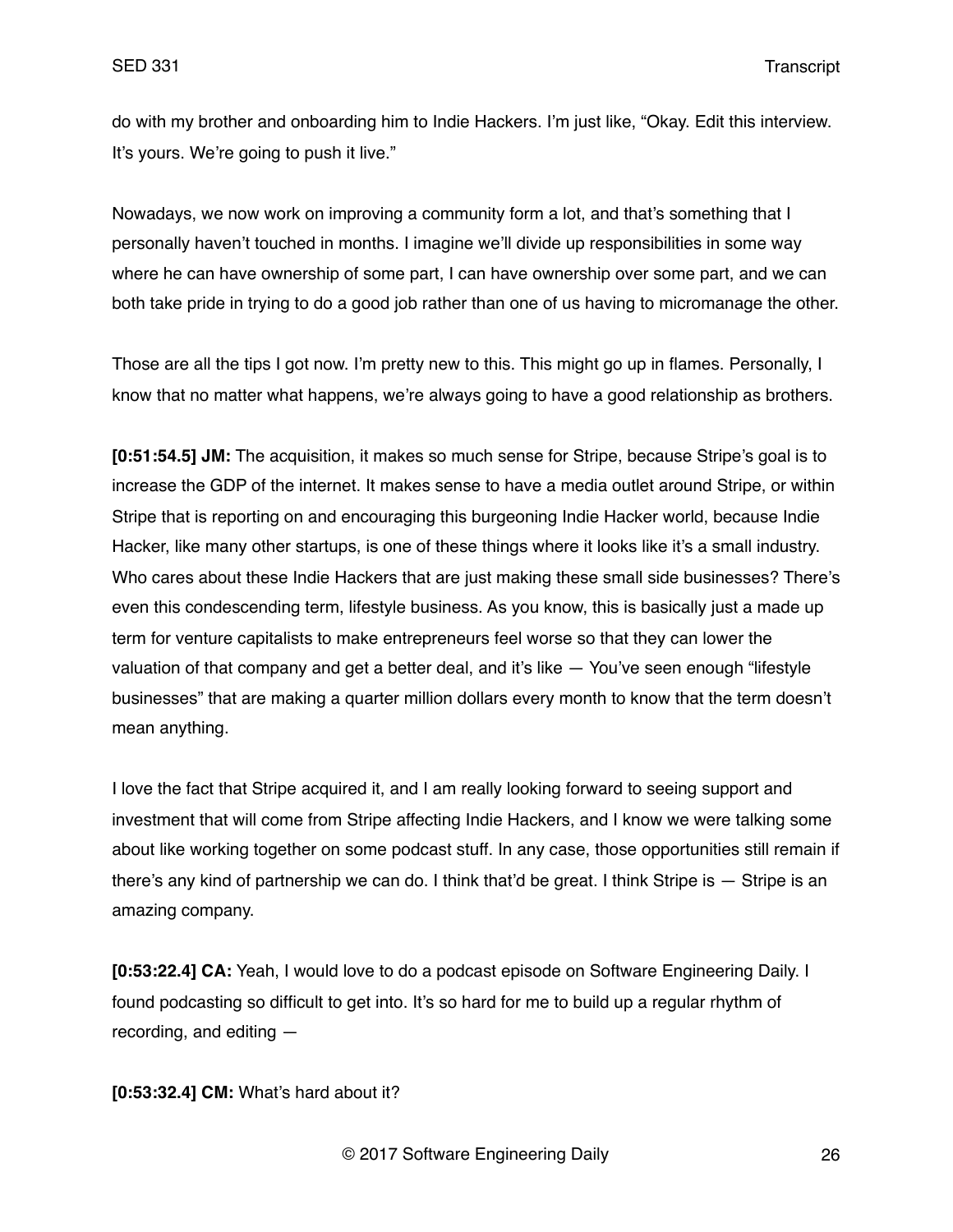**[0:53:34.4] CA:** I think I end up juggling a lot of task in Indie Hackers, so I'm editing the tech interviews and sending the newsletters, strategizing for how to improve the community and coding there. Dealing with a lot of email, a lot of tweets, a lot of DMs, and I end up doing things kind of last minute. With podcast, if I'll record three episodes, and then I'll be, "Okay. Great. I'm set for three weeks," and then I don't necessarily edit them until right at the last minute where I have to edit them. It's kind of the only thing in my schedule that is scheduled.

For the interviews, I can do them kind of whenever I want. The podcast, I have to actually carve out a block of time in my calendar and meet with someone. That's something that I like — I think most people who had jobs were probably used to doing. I never had a full-time job in my life. I've never had to be anywhere at any given time. I think living on a calendar-based schedule, the podcast, and getting things out, it's been difficult to me.

**[0:54:25.4] JM:** Yeah. Maybe we could talk about Software Engineering Daily. Maybe we can be your backend, or help you with some of that if you want.

Caleb, you have been thinking about the podcast space. I know I've talked to you some about potential tooling that you could create. What are the ways that you see the podcast industry as being broken?

**[0:54:46.3] CM:** The number one way that I think it's broken currently — There are two ways, actually. The first on a technical perspective. There's no good way to get listener accounts, or to get good analytics for the people listening to your podcast. You host your podcast somewhere online. It's fed through an RSS feed and then someone listens to it, or 50% of people who listen to it through the Apple iTunes app, and that's about it. You don't get any more analytics. You get, perhaps, partial downloads, so three downloads from one device while it's streaming. You might get a bunch of downloads from someone trying to do aggregate analysis for all podcast.

It's very hard to discern if people listen. How long people listen? At what speed people listen, and all of these other data points that would greatly help both podcasters and advertisers get a better look at the industry.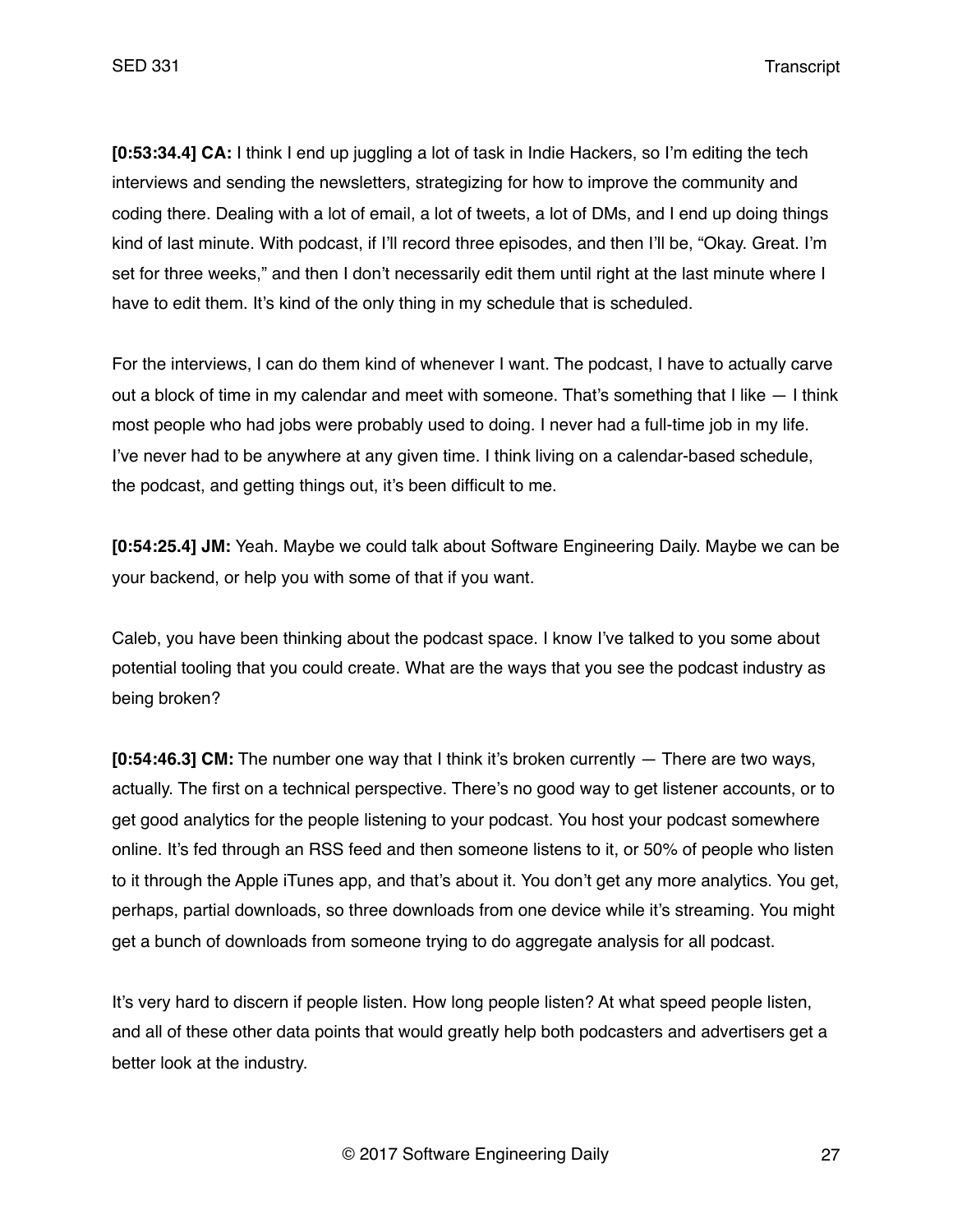The second problem is discovery. There's still currently no good way to find great podcasts other than word of mouth and viral growth in that direction. iTunes has — It's directly, or whatever. The top directory is the 500 podcasts that everyone knows. The top 500 everyone knows and talks about. It's really hard to find new interesting niche content that you might not be familiar with.

**[0:55:57.0] JM:** Great overview. Okay. I know we're wrapping upon time here. You guys have both been tremendously helpful to Software Engineering Daily, helping it grow, helping us increase quality and different voices. I want to close off by just asking you; what are the areas that you think Software Engineering Daily can improve and where would you like to see us expand towards?

**[0:56:18.6] CM:** I'd really love to see more just general topic, roundtable podcast like this with consistent guests and on a separate feed. Kind of like Exponent, if you listen to Exponent, but from a Software Engineering Daily perspective, because, Jeff, you know a lot of very interesting people with very interesting ideas. It would be great to sit some of the most popular guests down consistently every week or month or so, and to get an update on what they're thinking.

**[0:56:47.3] CA:** Yeah, I think that's a great suggestion. I also would like a higher percentage of the episodes to be relevant to me, which is a bit of selfish request. It's like, "Who am I? How do you know exactly what I want versus what a different listener wants?" It's easy for me to look at an episode and say, "Okay. This one, I can skip, because I don't know that much about [Lula], for example, are." I think the Roundtable format — This episode, it's been really fun to be on, because we're just kind of riffing on random topics, some of which I'm totally unqualified to speak towards, but I'm sharing my opinion anyway. Yeah, more Roundtables and more — What Caleb said, and using your expertise to find guests and partner then and paid them to see who would be good to get it.

**[0:57:25.0] CM:** Based on what Courtland said, sometimes it's really easy to tell by the title what episodes I'm interested in, but sometimes it's definitely not, because all you get is a title and they will have to listen to the first five to 10 minutes to hear, "Is this guest interesting? Is this an interesting topic?" Maybe that's a follow up of the podcast format, not giving me more information by an episode before listening to it. Yeah.